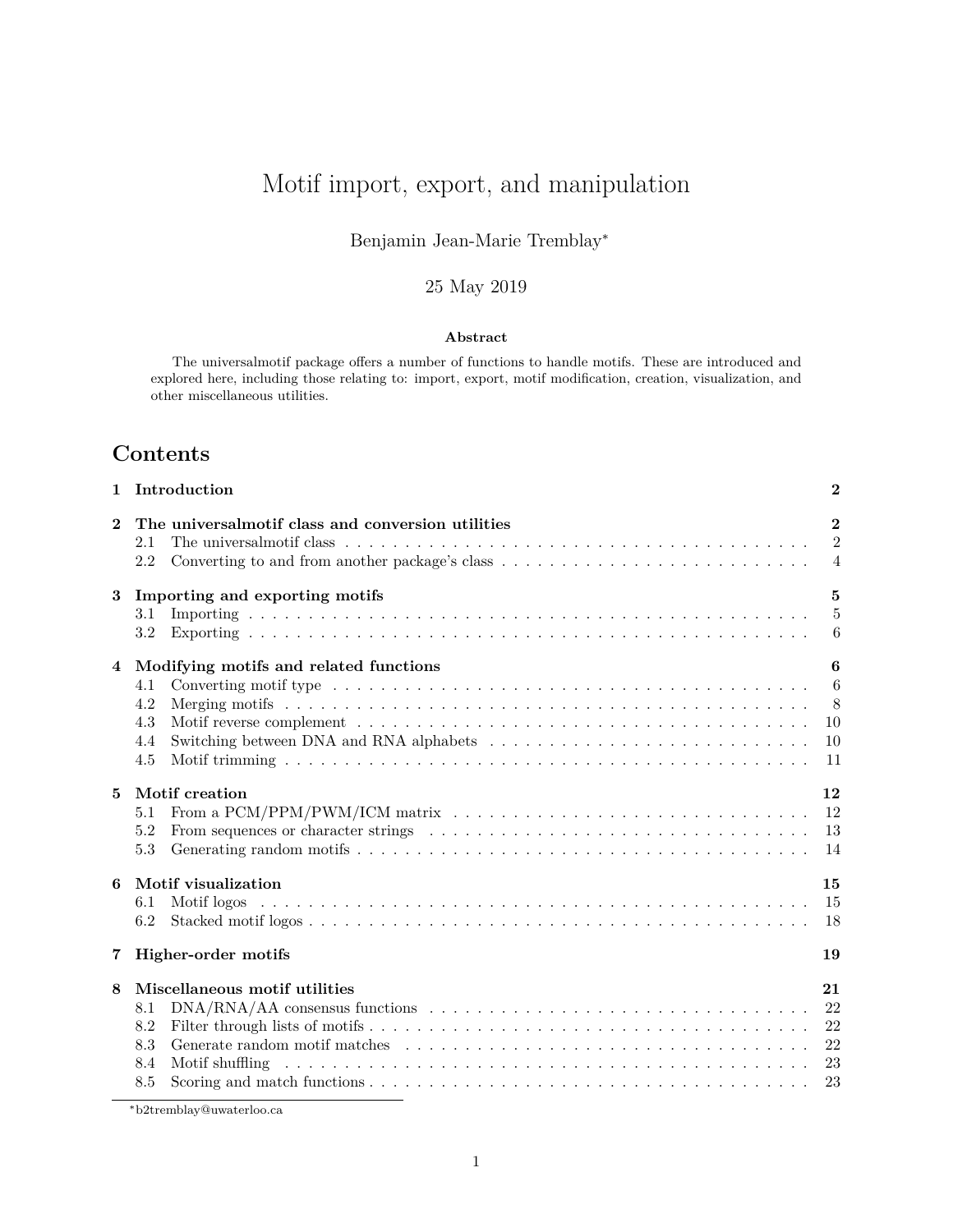| Session info |  |
|--------------|--|
| References   |  |

## <span id="page-1-0"></span>**1 Introduction**

This vignette will introduce the universalmotif class and its structure, the import and export of motifs in R, basic motif manipulation, creation, and visualization. For an introduction to sequence motifs, see the [introductory](#page-0-0) vignette. For sequence-related utilities, see the [sequences](#page-0-0) vignette. For motif comparisons and P-values, see the [motif comparisons and P-values](#page-0-0) vignette.

## <span id="page-1-1"></span>**2 The universalmotif class and conversion utilities**

#### <span id="page-1-2"></span>**2.1 The universalmotif class**

The universalmotif package stores motifs using the universalmotif class. The most basic universalmotif object exposes the name, alphabet, type, type, strand, icscore, consensus, and motif slots; furthermore, the pseudocount and bkg slots are also stored but not shown. universalmotif class motifs can be PCM, PPM, PWM, or ICM type.

```
library(universalmotif)
data(examplemotif)
examplemotif
#>
#> Motif name: motif
#> Alphabet: DNA
#> Type: PPM
#> Strands: +-
#> Total IC: 11.54
#> Consensus: TATAWAW
#>
#> T A T A W A W
#> A 0 1 0 1 0.5 1 0.5
#> C 0 0 0 0 0.0 0 0.0
#> G 0 0 0 0 0.0 0 0.0
#> T 1 0 1 0 0.5 0 0.5
```
A brief description of all the available slots:

- name: motif name
- altname: (optional) alternative motif name
- family: (optional) a word representing the transcription factor or matrix family
- organism: (optional) organism of origin
- motif: the actual motif matrix
- alphabet: motif alphabet
- type: motif 'type', one of PCM, PPM, PWM, ICM; see the [introductory](#page-0-0) vignette
- icscore: (generated automatically) Sum of information content for the motif
- nsites: (optional) number of sites the motif was created from
- pseudocount: this value to added to the motif matrix during certain type conversions; this is necessary to avoid -Inf values from appearing in PWM type motifs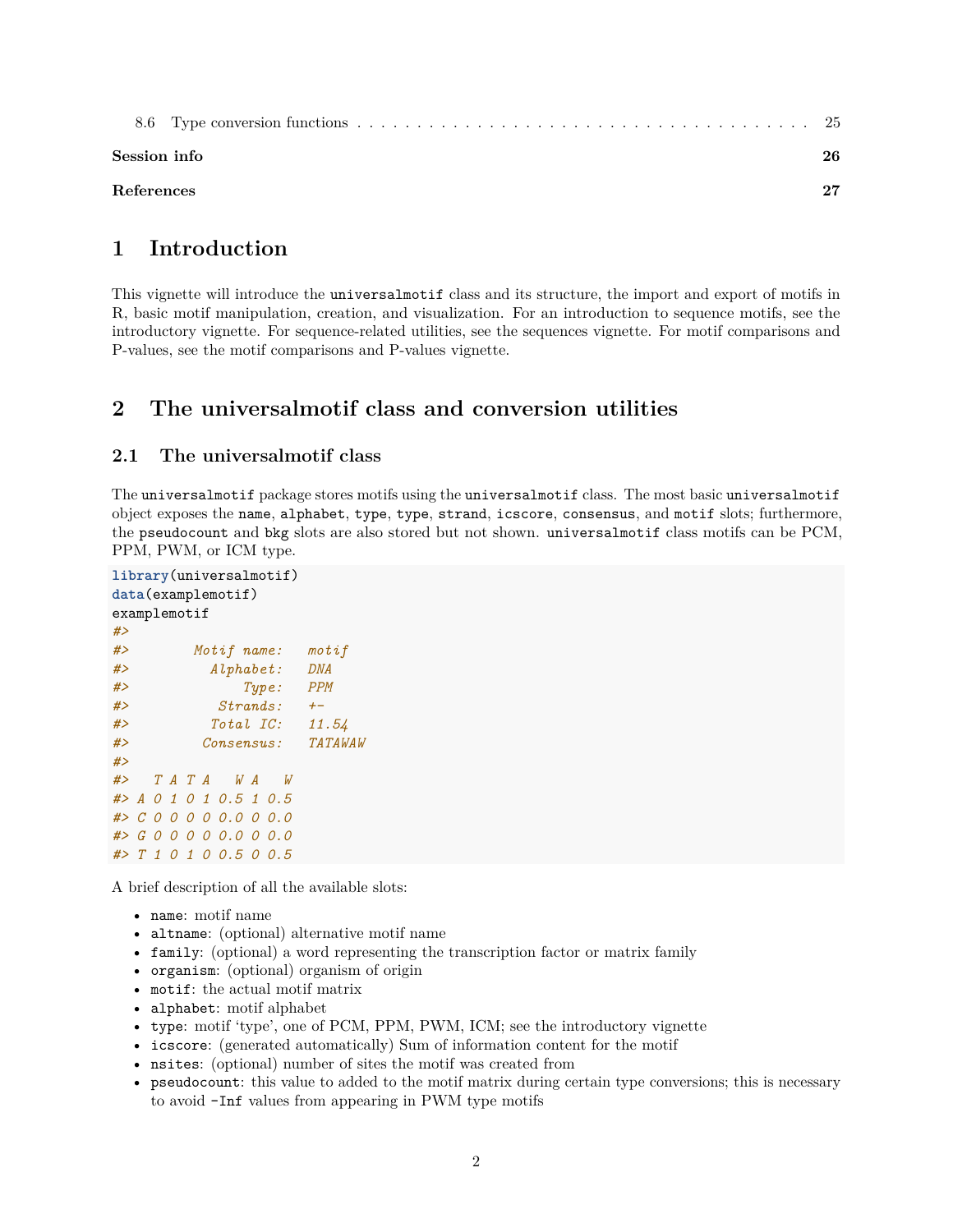- bkg: a named vector of probabilities which represent the background letter frequencies
- bkgsites: (optional) total number of background sequences from motif creation
- consensus: (generated automatically) for  $DNA/RNA/AA$  motifs, the motif consensus
- strand: strand motif can be found on
- pval: (optional) P-value from *de novo* motif search
- qval: (optional) Q-value from *de novo* motif search
- eval: (optional) E-value from *de novo* motif search
- multifreq: (optional) higher-order motif representations.
- extrainfo: (optional) any extra motif information that cannot fit in the existing slots

The other slots will be shown as they are filled.

```
library(universalmotif)
data(examplemotif)
## The various slots can be accessed individually using `[`
examplemotif["consensus"]
#> [1] "TATAWAW"
## To change a slot, use `[<-`
examplemotif["family"] <- "My motif family"
examplemotif
#>
#> Motif name: motif
#> Family: My motif family
#> Alphabet: DNA
#> Type: PPM
#> Strands: +-
#> Total IC: 11.54
#> Consensus: TATAWAW
#>
#> T A T A W A W
#> A 0 1 0 1 0.5 1 0.5
#> C 0 0 0 0 0.0 0 0.0
#> G 0 0 0 0 0.0 0 0.0
#> T 1 0 1 0 0.5 0 0.5
```
Though the slots can easily be changed manually with  $\ll$ -, a number of safeguards have been put in place for some of the slots which will prevent incorrect values from being introduced.

```
library(universalmotif)
data(examplemotif)
## The consensus slot is dependent on the motif matrix
examplemotif["consensus"]
#> [1] "TATAWAW"
## Changing this would mean it no longer matches the motif
examplemotif<sup>["consensus"] <- "GGGAGAG"</sup>
#> Error in .local(x, i, ..., value): this slot is unmodifiable with [<-
## Another example of trying to change a protected slot:
```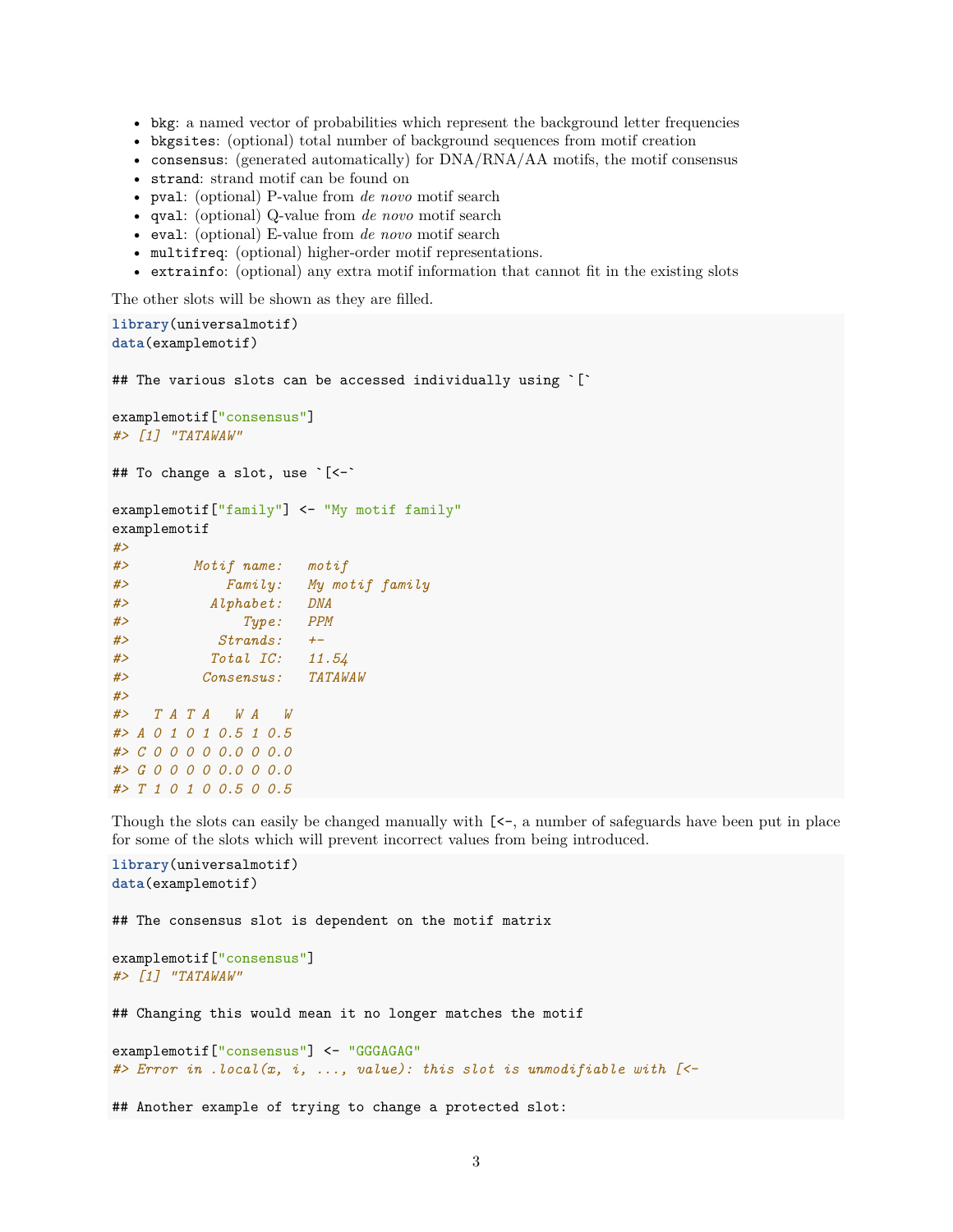```
examplemotif<sup>["strand"] <- "x"</sup>
#> Error in validObject_universalmotif(x):
#> * strand must be one of +, -, +-
```
Below the exposed metadata slots, the actual 'motif' matrix is shown. Each position is its' own column; row names showing the alphabet letters, and the column names showing the consensus letter at each position.

#### <span id="page-3-0"></span>**2.2 Converting to and from another package's class**

The universalmotif package aims to unify most of the motif-related Bioconductor packages by providing the convert\_motifs() function. This allows for easy transition between supported packages (see ?convert\_motifs for a complete list of supported packages).

The convert\_motifs function is embedded in most of the universalmotif functions, meaning that compatible motif classes from other packages can be used without needed to manually convert them first. However keep in mind some conversions are terminal. Furthermore, internally, all motifs regardless of class are handled as universalmotif objects, even if the returning class is not. This will result in at times slightly different objects (though usually no information should be lost).

```
library(universalmotif)
library(MotifDb)
data(examplemotif)
data(MA0003.2)
## convert from a `universalmotif` motif to another class
convert_motifs(examplemotif, "TFBSTools-PWMatrix")
#> An object of class PWMatrix
#> ID:
#> Name: motif
#> Matrix Class: Unknown
#> strand: *
#> Pseudocounts: 1
#> Tags:
#> list()
#> Background:
#> A C G T
#> 0.25 0.25 0.25 0.25
#> Matrix:
#> T A T A W A W
#> A -6.658211 1.989247 -6.658211 1.989247 0.9928402 1.989247 0.9928402
#> C -6.658211 -6.658211 -6.658211 -6.658211 -6.6582115 -6.658211 -6.6582115
#> G -6.658211 -6.658211 -6.658211 -6.658211 -6.6582115 -6.658211 -6.6582115
#> T 1.989247 -6.658211 1.989247 -6.658211 0.9928402 -6.658211 0.9928402
## convert to universalmotif
convert_motifs(MA0003.2)
#>
#> Motif name: TFAP2A
#> Alternate name: MA0003.2
#> Family: Helix-Loop-Helix
#> Organism: 9606
```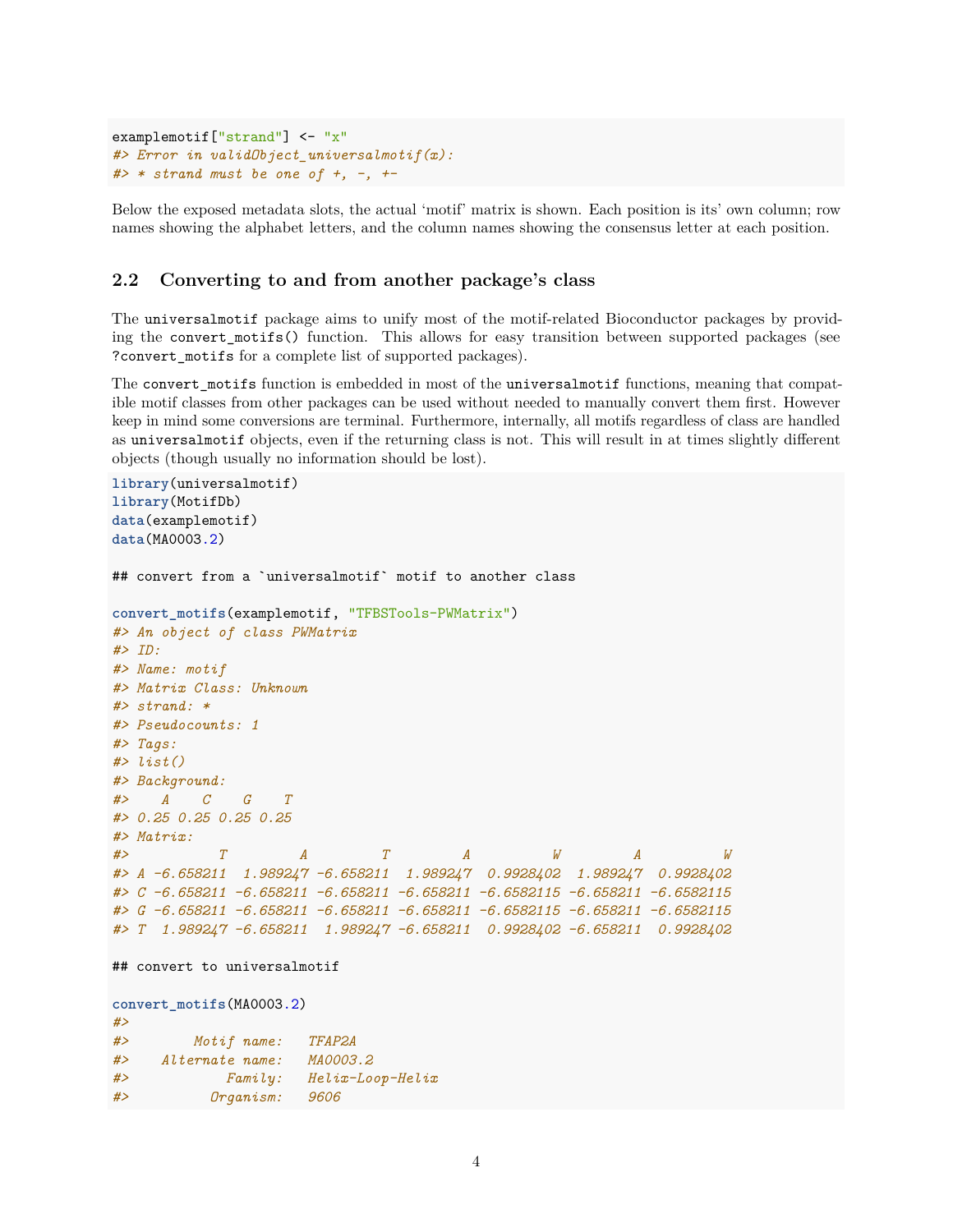```
#> Alphabet: DNA
#> Type: PCM
#> Strands: +
#> Total IC: 12.9
#> Consensus: NNNNGCCYSAGGSCA
#> Target sites: 5098
#> Extra info: [centrality_logp] -4343
#> [family] Helix-Loop-Helix
#> [medline] 10497269
#> ...
#>
#> N N N N G C C Y S A G G S C A
#> A 1387 2141 727 1517 56 0 0 62 346 3738 460 0 116 451 3146
#> C 1630 1060 1506 519 1199 5098 4762 1736 2729 236 0 0 1443 3672 690
#> G 851 792 884 985 3712 0 0 85 1715 920 4638 5098 3455 465 168
#> T 1230 1105 1981 2077 131 0 336 3215 308 204 0 0 84 510 1094
## convert between two packages
convert_motifs(MotifDb[1], "TFBSTools-ICMatrix")
#> [[1]]
#> An object of class ICMatrix
#> ID: badis.ABF2
#> Name: ABF2
#> Matrix Class: Unknown
#> strand: *
#> Pseudocounts: 1
#> Schneider correction: FALSE
#> Tags:
#> $dataSource
#> [1] "ScerTF"
#>
#> Background:
#> A C G T
#> 0.25 0.25 0.25 0.25
#> Matrix:
#> T C T A G A
#> A 0.08997357 0.02119039 0.02119039 1.64861232 0.02119039 1.43716039
#> C 0.08997357 1.64861232 0.02119039 0.02119039 0.02119039 0.03430887
#> G 0.02188546 0.02119039 0.02119039 0.02119039 1.64861232 0.03430887
#> T 0.78058151 0.02119039 1.64861232 0.02119039 0.02119039 0.03430887
```
### <span id="page-4-0"></span>**3 Importing and exporting motifs**

#### <span id="page-4-1"></span>**3.1 Importing**

The universalmotif package offers a number of read\_\*() functions to allow for easy import of various motif formats. These include:

- read\_cisbp(): CIS-BP (Weirauch et al. 2014)
- read\_homer(): HOMER (Heinz et al. 2010)
- read\_jaspar(): JASPAR (Khan et al. 2018)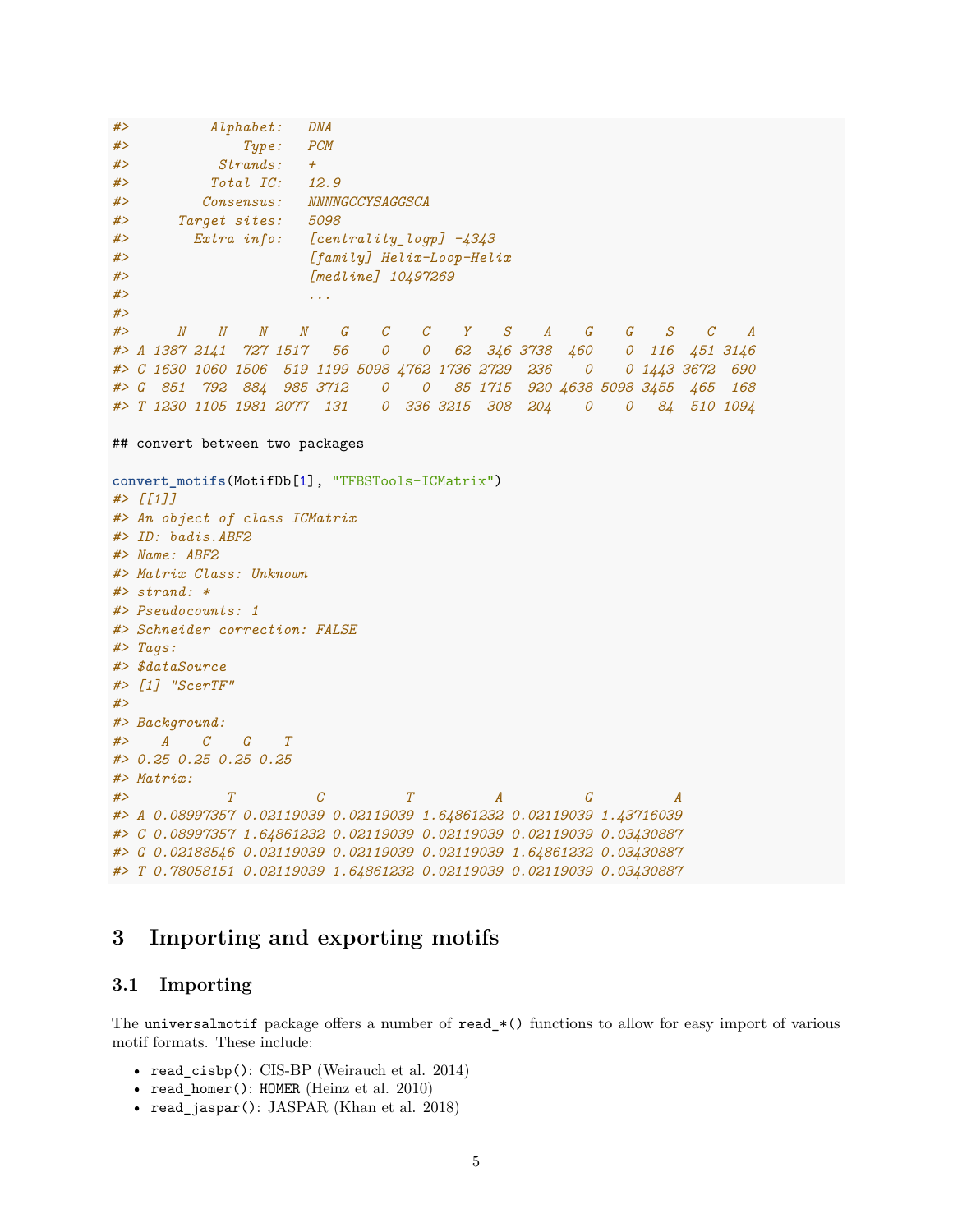- read matrix(): generic reader for simply formatted motifs
- read\_meme(): MEME (Bailey et al. 2009)
- read motifs(): native universalmotif format
- read\_transfac(): TRANSFAC (Wingender et al. 1996)
- read\_uniprobe(): UniPROBE (Hume et al. 2015)

These functions should work natively with these formats, but if you are generating your own motifs in one of these formats than it must adhere quite strictly to the format. An example of each of these is included in this package; see system.file("extdata", package="universalmotif").

#### <span id="page-5-0"></span>**3.2 Exporting**

Compatible motif classes can be written to disk using:

- write homer()
- write\_jaspar()
- write\_matrix()
- write\_meme()
- write\_motifs()
- write\_transfac()

The write\_matrix() function, similar to its' read\_matrix() counterpart, can write motifs as simple matrices with an optional header. Additionally, please keep in mind format limitations. For example, multiple MEME motifs written to a single file will all share the same alphabet, with identical background letter frequencies.

## <span id="page-5-1"></span>**4 Modifying motifs and related functions**

#### <span id="page-5-2"></span>**4.1 Converting motif type**

Any universalmotif object can transition between PCM, PPM, PWM, and ICM types seamlessly using the convert\_type() function. The only exception to this is if the ICM calculation is performed with sample correction, or as relative entropy. If this occurs, then back conversion to another type will be inaccurate (and convert\_type() would not warn you, since it can't know this has taken place).

```
library(universalmotif)
data(examplemotif)
## This motif is currently a PPM:
examplemotif["type"]
#> [1] "PPM"
```
When converting to PCM, the nsites slot is needed to tell it how many sequences it originated from. If empty, 100 is used.

```
convert_type(examplemotif, "PCM")
#>
#> Motif name: motif
#> Alphabet: DNA
#> Type: PCM
#> Strands: +-
#> Total IC: 11.54
#> Consensus: TATAWAW
#>
```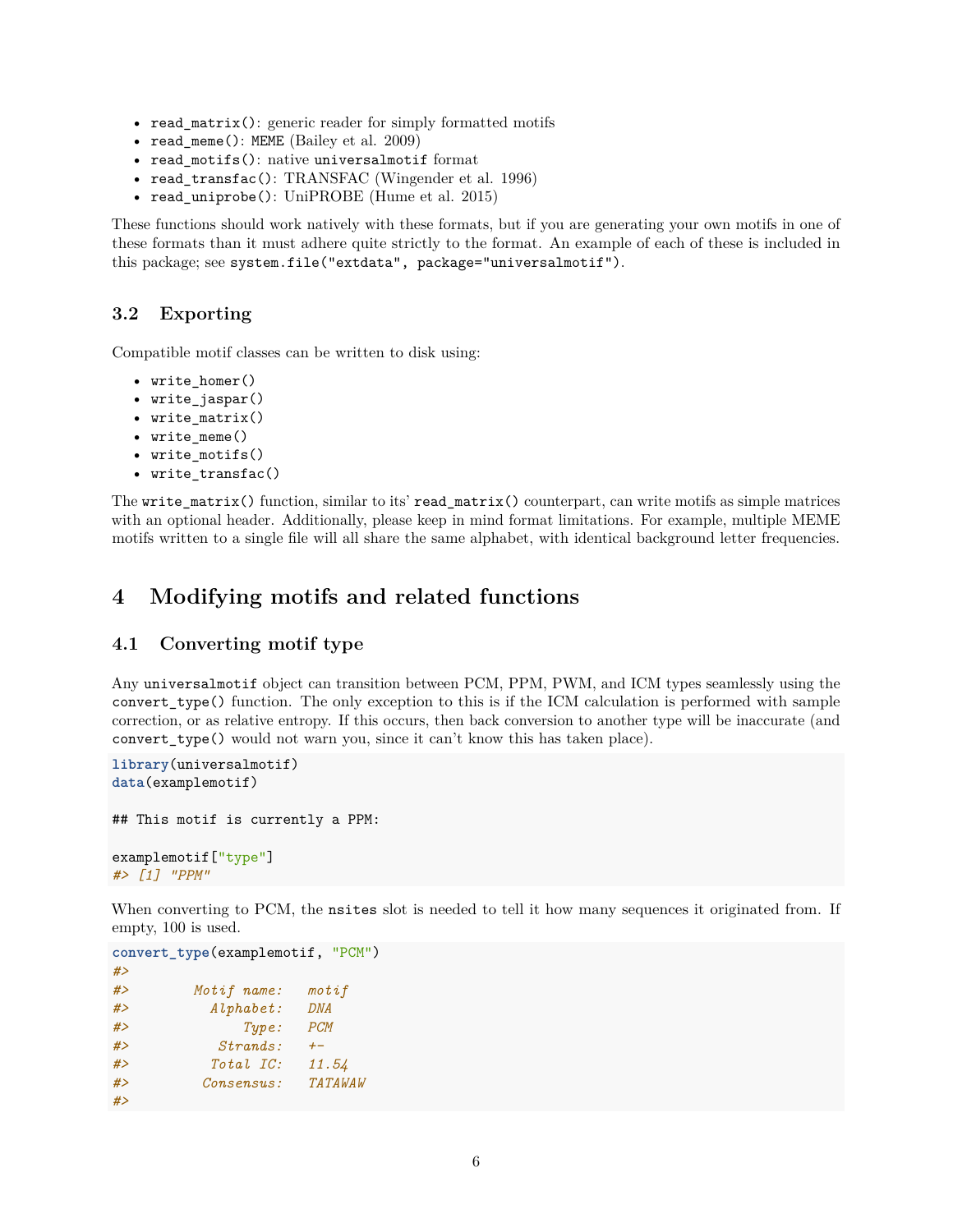*#> T A T A W A W #> A 0 100 0 100 50 100 50 #> C 0 0 0 0 0 0 0 #> G 0 0 0 0 0 0 0 #> T 100 0 100 0 50 0 50*

For converting to PWM, the pseudocount slot is used to determine if any correction should be applied:

```
examplemotif["pseudocount"]
#> [1] 1
convert_type(examplemotif, "PWM")
#>
#> Motif name: motif
#> Alphabet: DNA
#> Type: PWM
#> Strands: +-
#> Total IC: 11.54
#> Consensus: TATAWAW
#>
#> T A T A W A W
#> A -6.66 1.99 -6.66 1.99 0.99 1.99 0.99
#> C -6.66 -6.66 -6.66 -6.66 -6.66 -6.66 -6.66
#> G -6.66 -6.66 -6.66 -6.66 -6.66 -6.66 -6.66
#> T 1.99 -6.66 1.99 -6.66 0.99 -6.66 0.99
```
You can either change the pseudocount slot manually beforehand, or pass one to convert\_type().

```
convert_type(examplemotif, "PWM", pseudocount = 1)
#>
#> Motif name: motif
#> Alphabet: DNA
#> Type: PWM
#> Strands: +-
#> Total IC: 11.54
#> Consensus: TATAWAW
#>
#> T A T A W A W
#> A -6.66 1.99 -6.66 1.99 0.99 1.99 0.99
#> C -6.66 -6.66 -6.66 -6.66 -6.66 -6.66 -6.66
#> G -6.66 -6.66 -6.66 -6.66 -6.66 -6.66 -6.66
#> T 1.99 -6.66 1.99 -6.66 0.99 -6.66 0.99
```
There are a couple of additional options for ICM conversion:  $nsize\_correction$  and relative\_entropy. The former uses the TFBSTools:::schneider\_correction() function (and thus requires that the TFBSTools package be installed) for sample size correction. The latter uses the bkg slot to calculate information content.

```
examplemotif["nsites"] <- 10
convert_type(examplemotif, "ICM", nsize_correction = FALSE)
#>
#> Motif name: motif
#> Alphabet: DNA
#> Type: ICM
#> Strands: +-
#> Total IC: 11.54
#> Consensus: TATAWAW
#> Target sites: 10
```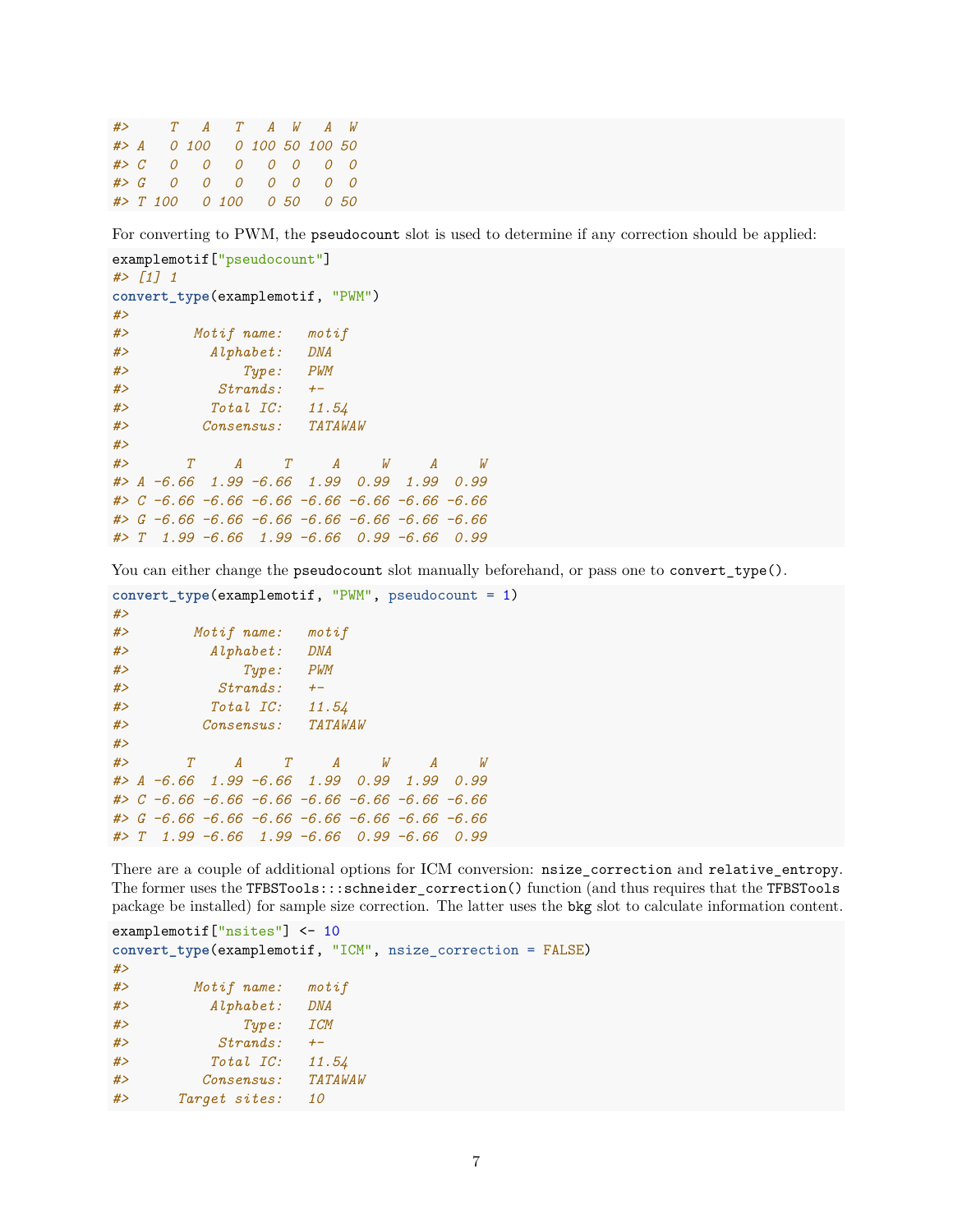```
#>
#> T A T A W A W
#> A 0 2 0 2 0.5 2 0.5
#> C 0 0 0 0 0.0 0 0.0
#> G 0 0 0 0 0.0 0 0.0
#> T 2 0 2 0 0.5 0 0.5
convert_type(examplemotif, "ICM", nsize_correction = TRUE)
#>
#> Motif name: motif
#> Alphabet: DNA
#> Type: ICM
#> Strands: +-
#> Total IC: 11.54
#> Consensus: TATAWAW
#> Target sites: 10
#>
#> T A T A W A W
#> A 0.00 1.75 0.00 1.75 0.38 1.75 0.38
#> C 0.00 0.00 0.00 0.00 0.00 0.00 0.00
#> G 0.00 0.00 0.00 0.00 0.00 0.00 0.00
#> T 1.75 0.00 1.75 0.00 0.38 0.00 0.38
examplemotif<sup>["bkg"]</sup> <- c(A = 0.4, C = 0.1, G = 0.1, T = 0.4)convert_type(examplemotif, "ICM", relative_entropy = TRUE)
#>
#> Motif name: motif
#> Alphabet: DNA
#> Type: ICM
#> Strands: +-
#> Total IC: 11.54
#> Consensus: TATAWAW
#> Target sites: 10
#>
#> T A T A W A W
#> A 0.00 1.32 0.00 1.32 0.16 1.32 0.16
#> C 0.00 0.00 0.00 0.00 0.00 0.00 0.00
#> G 0.00 0.00 0.00 0.00 0.00 0.00 0.00
#> T 1.32 0.00 1.32 0.00 0.16 0.00 0.16
```
#### <span id="page-7-0"></span>**4.2 Merging motifs**

The universalmotif package includes the merge\_motifs() function to combine motifs. Motifs are first aligned, and the best match found before the motif matrices are averaged. The implementation for this is identical to that used by compare\_motifs(); see the [motif comparisons vignette](#page-0-0) for more information.

```
library(universalmotif)
```

```
m1 <- create_motif("TTAAACCCC", name = "1")
m2 <- create motif<sup>("AACC"</sup>, name = "2")
m3 <- create_motif("AACCCCGG", name = "3")
view_motifs(c(m1, m2, m3))
```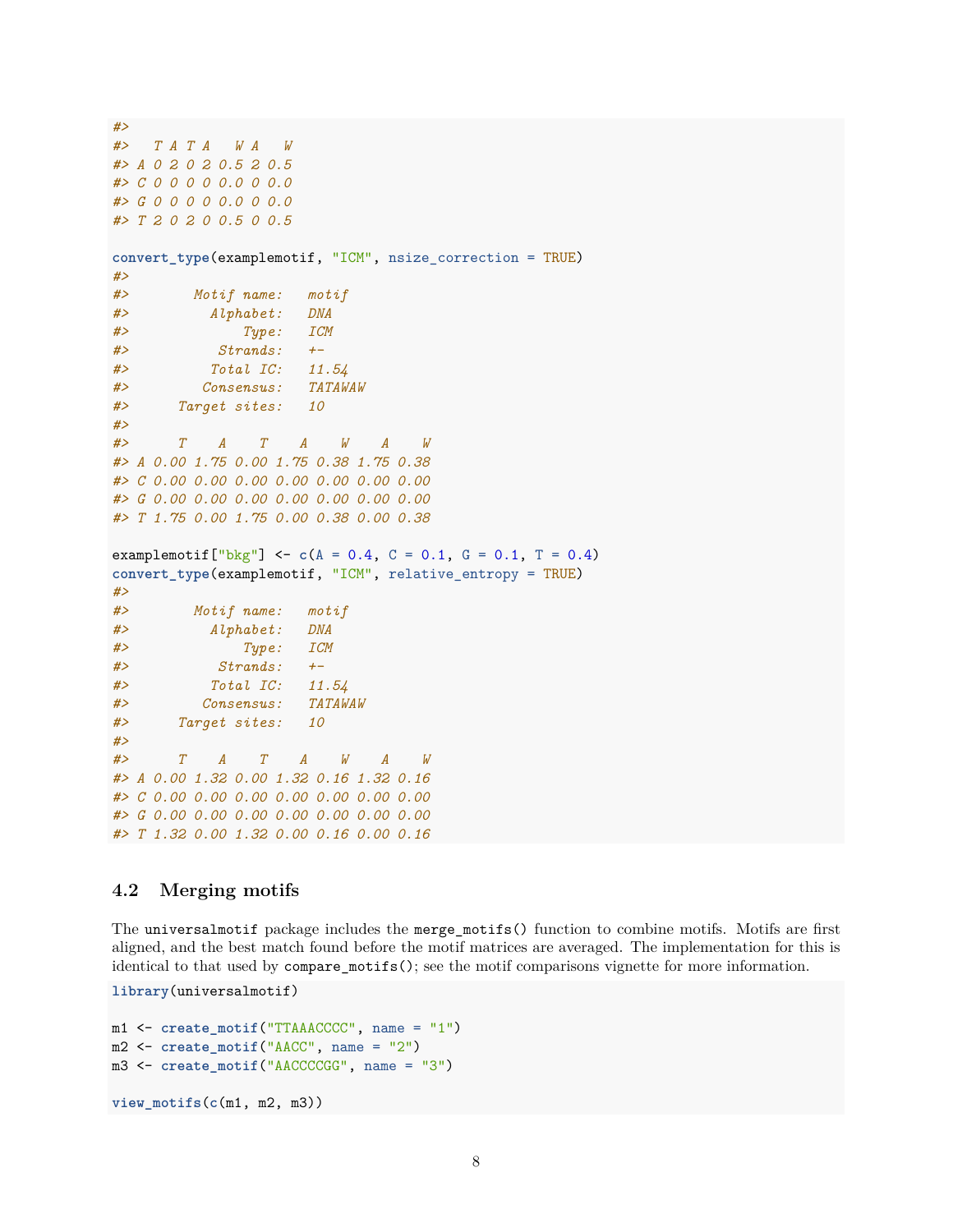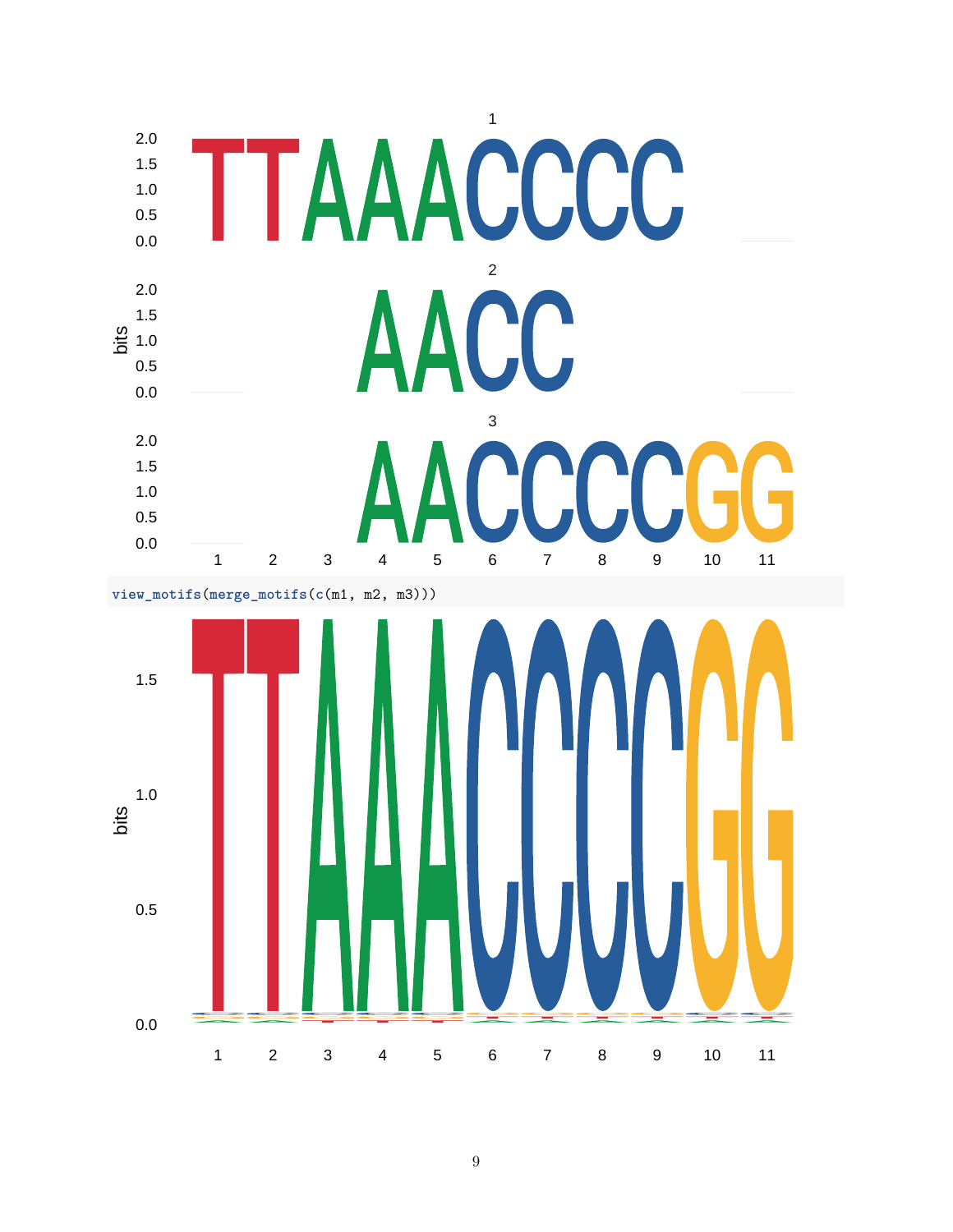#### <span id="page-9-0"></span>**4.3 Motif reverse complement**

Get the reverse complement of a motif.

```
library(universalmotif)
data(examplemotif)
## Quickly switch to the reverse complement of a motif
## Original:
examplemotif
#>
#> Motif name: motif
#> Alphabet: DNA
#> Type: PPM
#> Strands: +-
#> Total IC: 11.54
#> Consensus: TATAWAW
#>
#> T A T A W A W
#> A 0 1 0 1 0.5 1 0.5
#> C 0 0 0 0 0.0 0 0.0
#> G 0 0 0 0 0.0 0 0.0
#> T 1 0 1 0 0.5 0 0.5
## Reverse complement:
motif_rc(examplemotif)
#>
#> Motif name: motif
#> Alphabet: DNA
#> Type: PPM
#> Strands: +-
#> Total IC: 11.54
#> Consensus: WTWTATA
#>
#> W T W T A T A
#> A 0.5 0 0.5 0 1 0 1
#> C 0.0 0 0.0 0 0 0 0
#> G 0.0 0 0.0 0 0 0 0
#> T 0.5 1 0.5 1 0 1 0
```
#### <span id="page-9-1"></span>**4.4 Switching between DNA and RNA alphabets**

Since not all motif formats or programs support RNA alphabets by default, the switch\_alph() function can quickly go between DNA and RNA motifs.

```
library(universalmotif)
data(examplemotif)
## DNA --> RNA
switch_alph(examplemotif)
```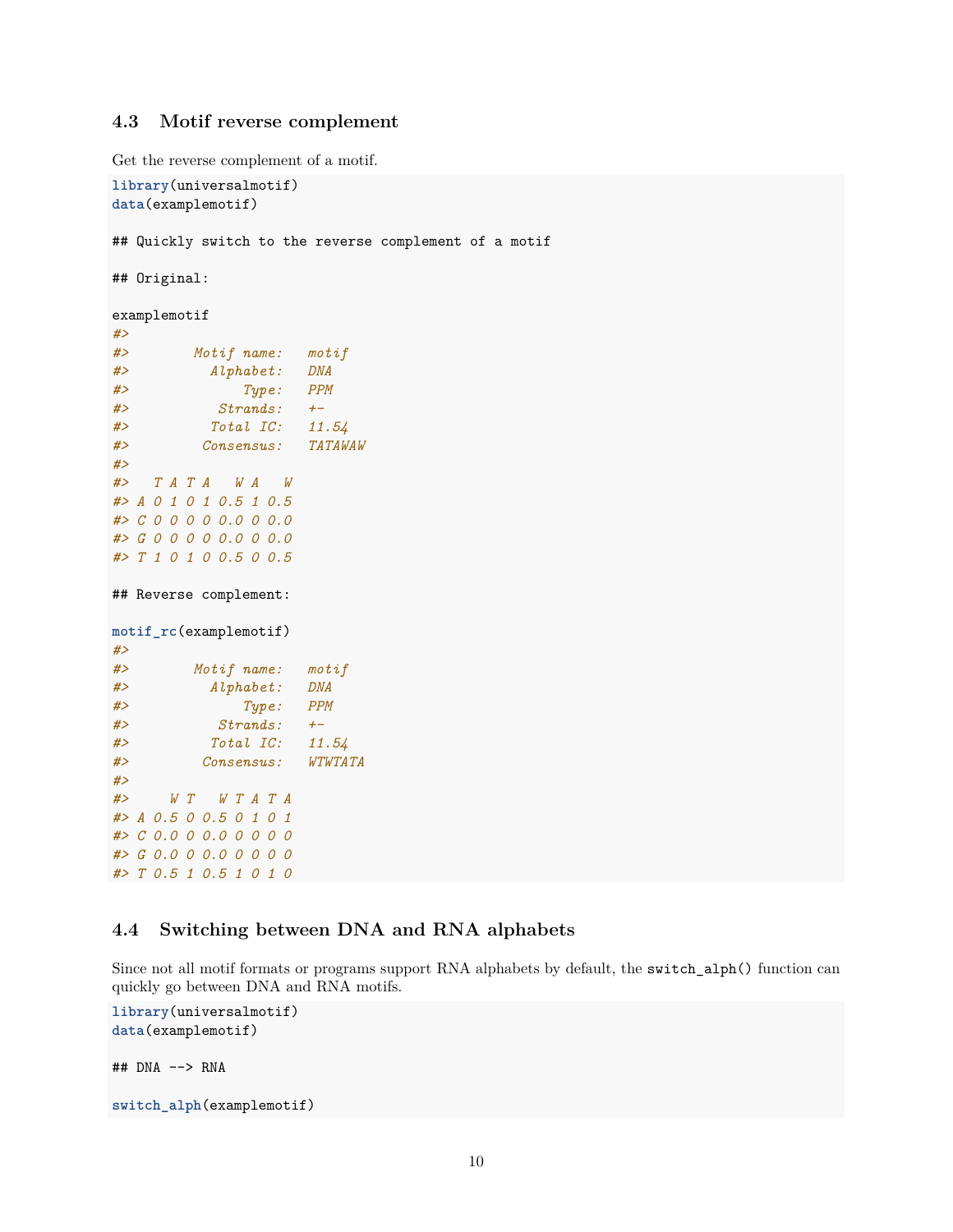```
#>
#> Motif name: motif
#> Alphabet: RNA
#> Type: PPM
#> Strands: +-
#> Total IC: 11.54
#> Consensus: UAUAWAW
#>
#> U A U A W A W
#> A 0 1 0 1 0.5 1 0.5
#> C 0 0 0 0 0.0 0 0.0
#> G 0 0 0 0 0.0 0 0.0
#> U 1 0 1 0 0.5 0 0.5
## RNA --> DNA
motif <- create_motif(alphabet = "RNA")
motif
#>
#> Motif name: motif
#> Alphabet: RNA
#> Type: PPM
#> Strands: +-
#> Total IC: 9.52
#> Consensus: GMUCKYNVSU
#>
#> G M U C K Y N V S U
#> A 0.06 0.50 0.00 0.12 0.12 0.00 0.39 0.36 0.04 0.00
#> C 0.00 0.45 0.18 0.80 0.00 0.58 0.29 0.36 0.62 0.00
#> G 0.93 0.02 0.00 0.00 0.41 0.07 0.14 0.28 0.34 0.00
#> U 0.00 0.03 0.82 0.08 0.47 0.35 0.18 0.00 0.00 0.99
switch_alph(motif)
#>
#> Motif name: motif
#> Alphabet: DNA
#> Type: PPM
#> Strands: +-
#> Total IC: 9.52
#> Consensus: GMTCKYNVST
#>
#> G M T C K Y N V S T
#> A 0.06 0.50 0.00 0.12 0.12 0.00 0.39 0.36 0.04 0.00
#> C 0.00 0.45 0.18 0.80 0.00 0.58 0.29 0.36 0.62 0.00
#> G 0.93 0.02 0.00 0.00 0.41 0.07 0.14 0.28 0.34 0.00
#> T 0.00 0.03 0.82 0.08 0.47 0.35 0.18 0.00 0.00 0.99
```
#### <span id="page-10-0"></span>**4.5 Motif trimming**

Get rid of low information content edges on motifs, such as NNCGGGCNN to CGGGC. The 'amount' of trimming can also be controlled by setting a minimum required information content.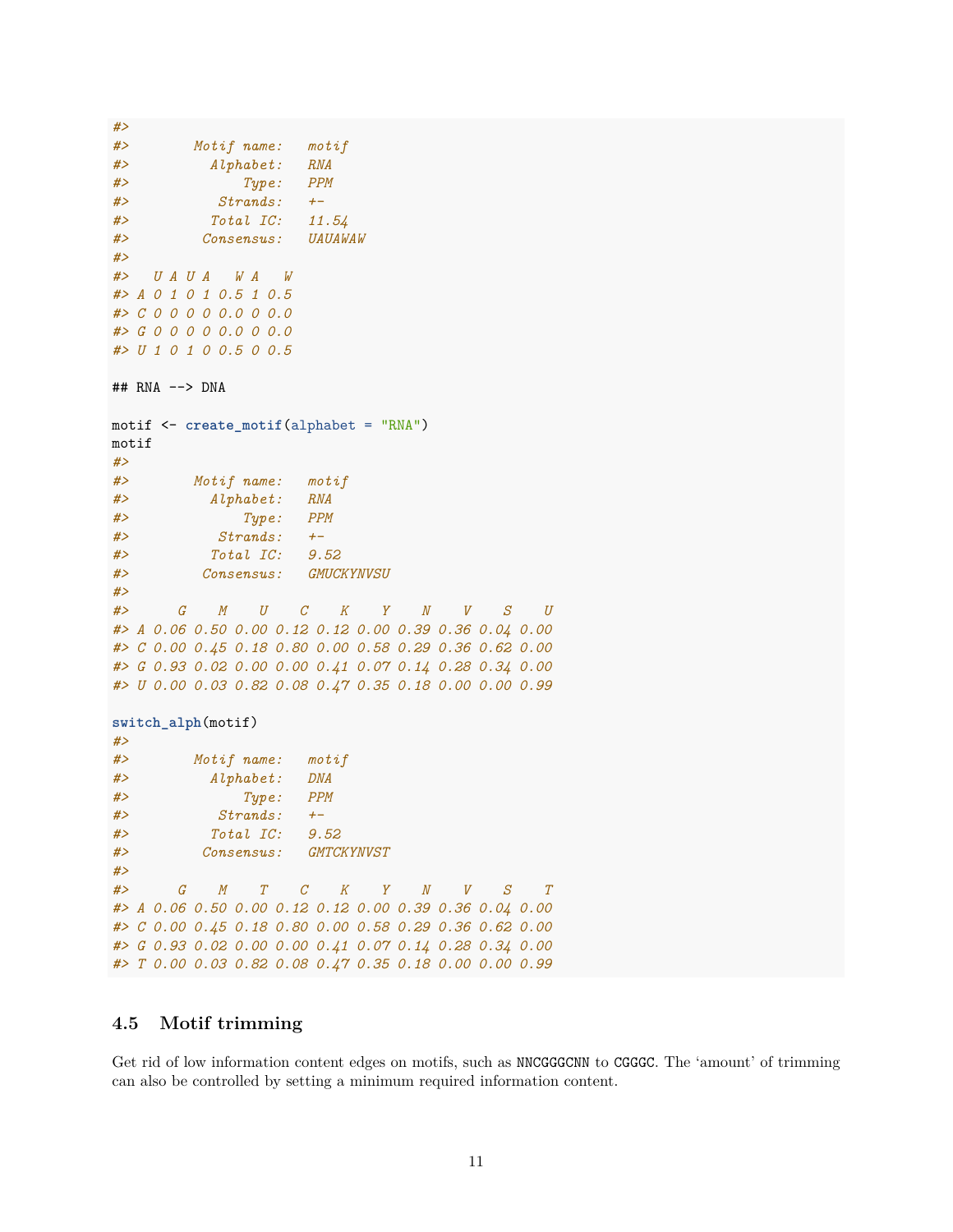```
library(universalmotif)
motif <- create_motif("NNGCSGCGGNN")
motif
#>
#> Motif name: motif
#> Alphabet: DNA
#> Type: PPM
#> Strands: +-
#> Total IC: 13
#> Consensus: NNGCSGCGGNN
#> Target sites: 4
#>
#> N N G C S G C G G N N
#> A 0.25 0.25 0 0 0.0 0 0 0 0 0.25 0.25
#> C 0.25 0.25 0 1 0.5 0 1 0 0 0.25 0.25
#> G 0.25 0.25 1 0 0.5 1 0 1 1 0.25 0.25
#> T 0.25 0.25 0 0 0.0 0 0 0 0 0.25 0.25
trim_motifs(motif)
#>
#> Motif name: motif
#> Alphabet: DNA
#> Type: PPM
#> Strands: +-
#> Total IC: 13
#> Consensus: GCSGCGG
#> Target sites: 4
#>
#> G C S G C G G
#> A 0 0 0.0 0 0 0 0
#> C 0 1 0.5 0 1 0 0
```
## <span id="page-11-0"></span>**5 Motif creation**

*#> G 1 0 0.5 1 0 1 1 #> T 0 0 0.0 0 0 0 0*

Though universalmotif class motifs can be created using the new constructor, the universalmotif package provides the create\_motif() function which aims to provide a simpler interface to motif creation. The universalmotif class was initially designed to work natively with DNA, RNA, and amino acid motifs. Currently though, it can handle any custom alphabet just as easily. The only downsides to custom alphabets is the lack of support for certain slots such as the consensus and strand slots.

The create\_motif() function will be introduced here only briefly; see ?create\_motif for details.

### <span id="page-11-1"></span>**5.1 From a PCM/PPM/PWM/ICM matrix**

Should you wish to make use of the universalmotif functions starting from a unsupported motif class, you can instead create universalmotif class motifs using the create\_motif() function.

motif.matrix <- **matrix**(**c**(0.7, 0.1, 0.1, 0.1, 0.7, 0.1, 0.1, 0.1,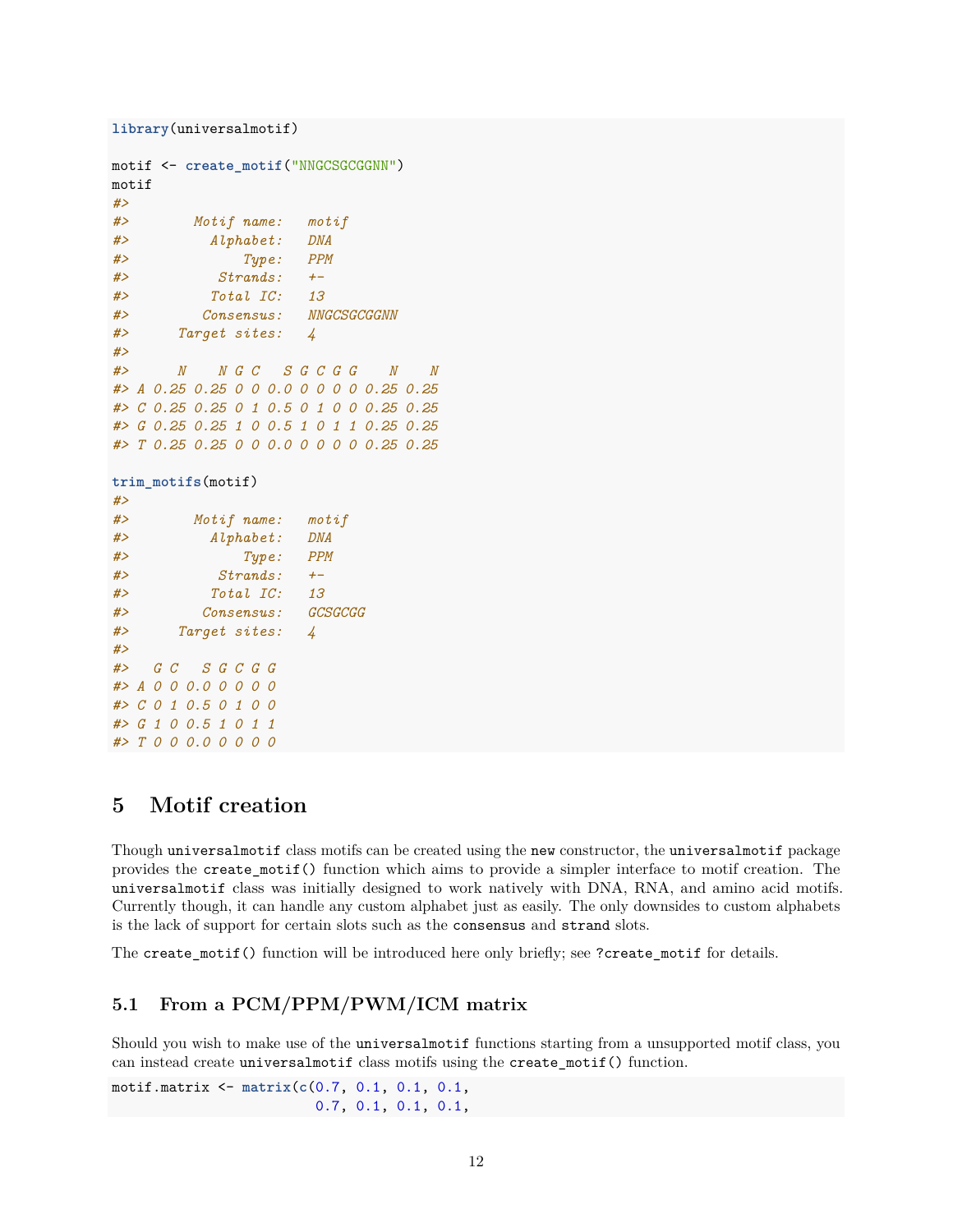```
0.1, 0.7, 0.1, 0.1,
                      0.1, 0.7, 0.1, 0.1,
                      0.1, 0.1, 0.7, 0.1,
                      0.1, 0.1, 0.7, 0.1,
                      0.1, 0.1, 0.1, 0.7,
                      0.1, 0.1, 0.1, 0.7), nrow = 4)
motif <- create_motif(motif.matrix, alphabet = "RNA", name = "My motif",
                   pseudocount = 1, nsites = 20, strand = "+")
## The 'type', 'icscore' and 'consensus' slots will be filled for you
motif
#>
#> Motif name: My motif
#> Alphabet: RNA
#> Type: PPM
#> Strands: +
#> Total IC: 4.68
#> Consensus: AACCGGUU
#> Target sites: 20
#>
#> A A C C G G U U
#> A 0.7 0.7 0.1 0.1 0.1 0.1 0.1 0.1
#> C 0.1 0.1 0.7 0.7 0.1 0.1 0.1 0.1
#> G 0.1 0.1 0.1 0.1 0.7 0.7 0.1 0.1
#> U 0.1 0.1 0.1 0.1 0.1 0.1 0.7 0.7
```
As a short aside: if you have a motif formatted simply as a matrix, you can still use it with the universalmotif package functions natively without creating a motif with create\_motif(), as convert\_motifs() also has the ability to handle motifs formatted as matrices. However it is much safer to first specify the motif beforehand with create\_motif().

#### <span id="page-12-0"></span>**5.2 From sequences or character strings**

If all you have is a particular consensus sequence in mind, you can easily create a full motif using create\_motif(). This can be convenient if you'd like to create a quick motif to use with an external program such as from the MEME suite or HOMER.

```
motif <- create_motif("CCNSNGG", nsites = 50, pseudocount = 1)
## Now to disk:
## write_meme(motif, "meme_motif.txt")
motif
#>
#> Motif name: motif
#> Alphabet: DNA
#> Type: PPM
#> Strands: +-
#> Total IC: 8.39
#> Consensus: CCNSNGG
#> Target sites: 50
```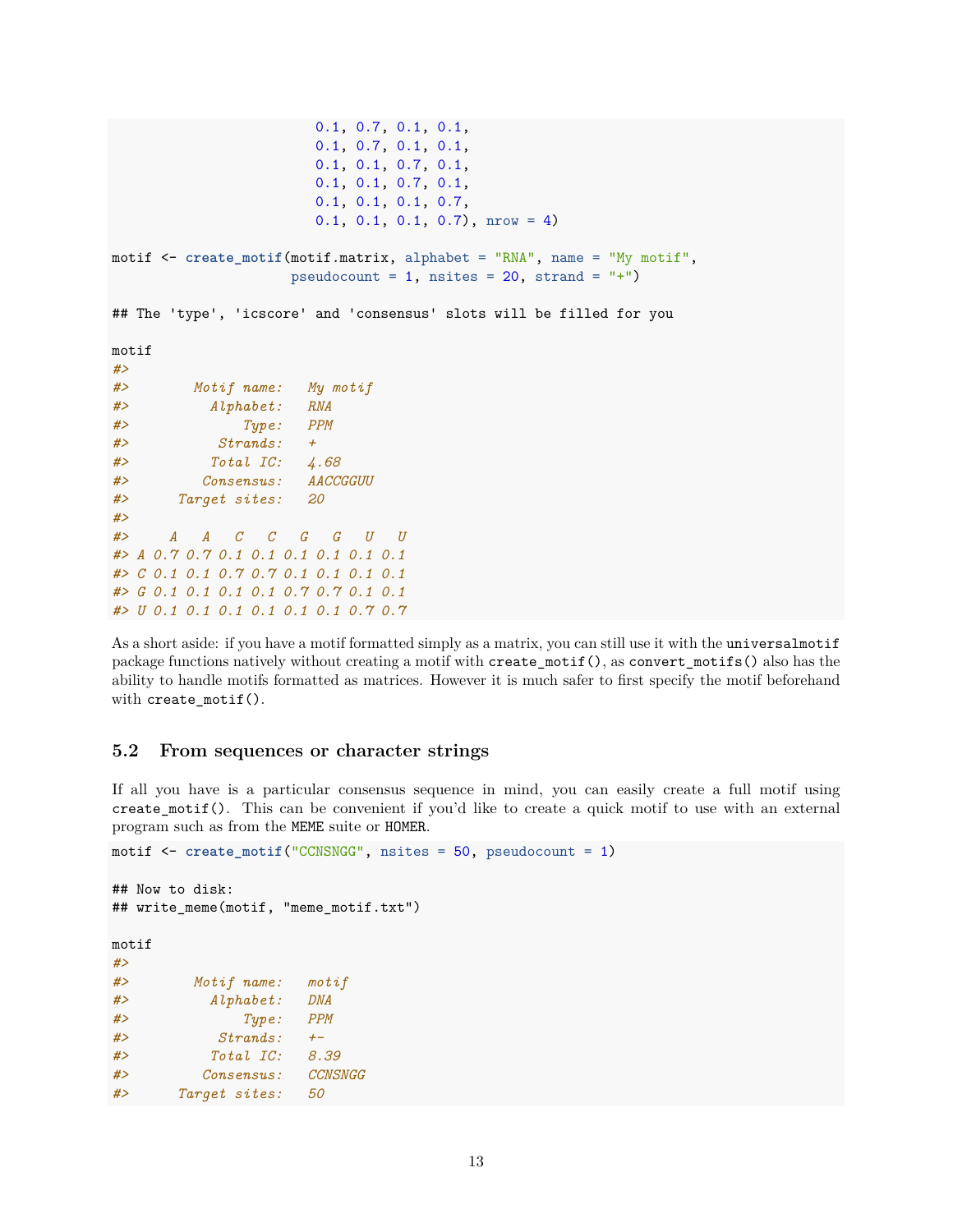*#> #> C C N S N G G #> A 0.00 0.00 0.22 0.0 0.22 0.00 0.00 #> C 0.99 0.99 0.26 0.5 0.26 0.00 0.00 #> G 0.00 0.00 0.26 0.5 0.26 0.99 0.99 #> T 0.00 0.00 0.26 0.0 0.26 0.00 0.00*

#### <span id="page-13-0"></span>**5.3 Generating random motifs**

If you wish, it's easy to create random motifs. The values within the motif are generated using rgamma() to avoid creating low information content motifs. If background probabilities are not provided, then they are generated with rpois().

```
create_motif()
#>
#> Motif name: motif
#> Alphabet: DNA
#> Type: PPM
#> Strands: +-
#> Total IC: 9.2
#> Consensus: SGTRANKGCS
#>
#> S G T R A N K G C S
#> A 0.01 0.02 0.15 0.40 0.81 0.13 0.00 0.24 0.18 0.00
#> C 0.31 0.00 0.20 0.00 0.09 0.32 0.04 0.20 0.80 0.39
#> G 0.69 0.97 0.00 0.55 0.08 0.37 0.66 0.56 0.01 0.61
#> T 0.00 0.00 0.65 0.05 0.02 0.19 0.30 0.00 0.01 0.00
```
You can change the probabilities used to generate the values within the motif matrix:

```
create_motif(bkg = c(A = 0.2, C = 0.4, G = 0.2, T = 0.2))
#>
#> Motif name: motif
#> Alphabet: DNA
#> Type: PPM
#> Strands: +-
#> Total IC: 10.22
#> Consensus: TMYCYNCCMG
#>
#> T M Y C Y N C C M G
#> A 0.00 0.43 0.07 0.06 0.00 0.20 0.23 0.00 0.35 0.00
#> C 0.00 0.50 0.35 0.79 0.58 0.31 0.58 0.93 0.64 0.00
#> G 0.02 0.00 0.01 0.15 0.01 0.36 0.12 0.03 0.00 0.99
#> T 0.98 0.07 0.57 0.01 0.41 0.13 0.07 0.05 0.00 0.01
```
With a custom alphabet:

```
create_motif(alphabet = "QWERTY")
#>
#> Motif name: motif
#> Alphabet: EQRTWY
#> Type: PPM
#> Total IC: 12.93
#>
#> [,1] [,2] [,3] [,4] [,5] [,6] [,7] [,8] [,9] [,10]
```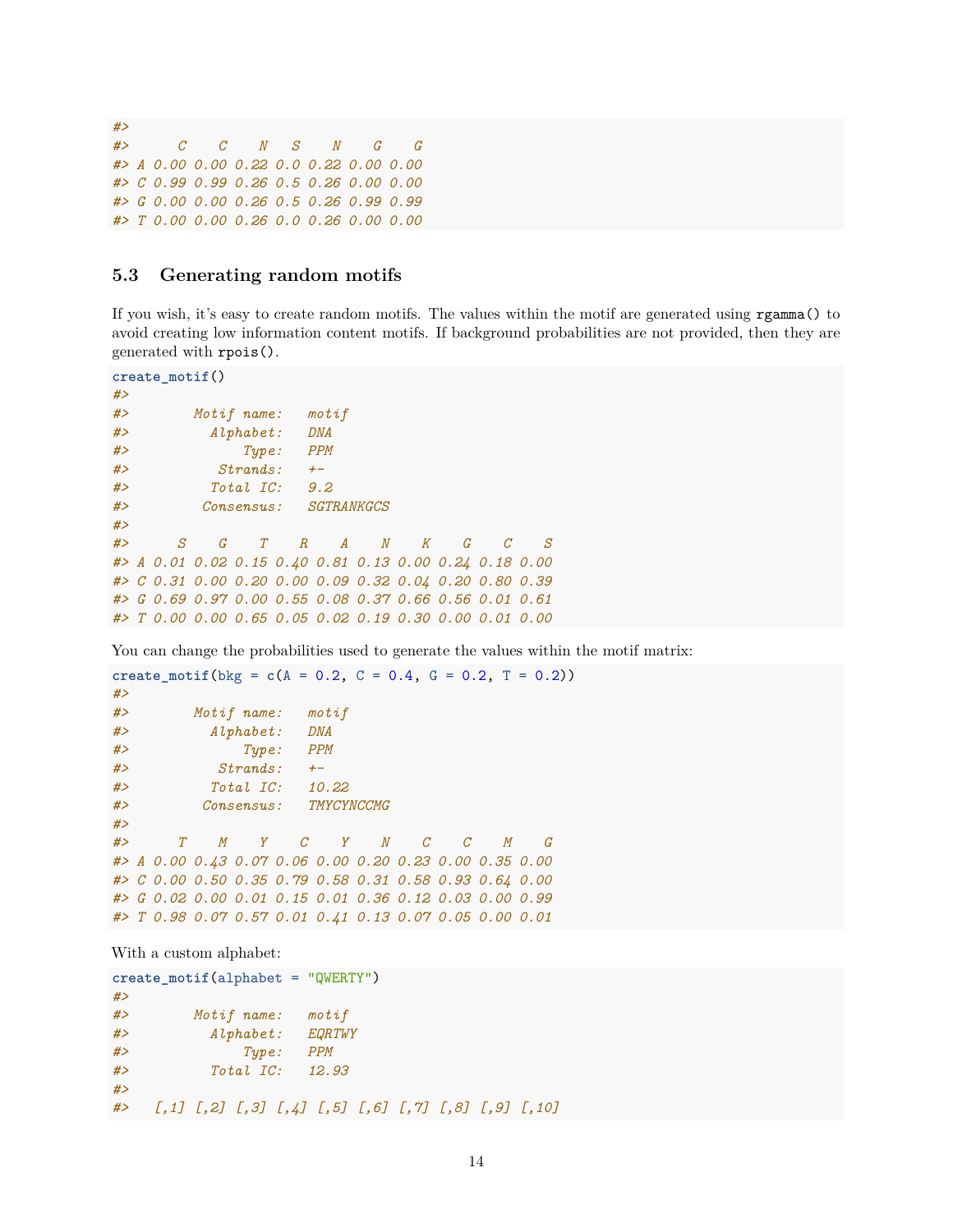```
#> E 0.03 0.00 0.09 0.06 0.59 0.46 0.00 0.56 0.01 0.00
#> Q 0.50 0.16 0.83 0.02 0.00 0.00 0.00 0.00 0.64 0.01
#> R 0.33 0.31 0.03 0.02 0.00 0.00 0.00 0.17 0.04 0.00
#> T 0.00 0.00 0.03 0.00 0.00 0.00 0.01 0.17 0.18 0.26
#> W 0.02 0.47 0.01 0.02 0.00 0.20 0.83 0.04 0.13 0.64
#> Y 0.12 0.07 0.01 0.88 0.41 0.34 0.16 0.07 0.00 0.10
```
## <span id="page-14-0"></span>**6 Motif visualization**

#### <span id="page-14-1"></span>**6.1 Motif logos**

There are several packages which offer motif visualization capabilities, such as seqLogo, Logolas, motifStack, and ggseqlogo. The universalmotif package has chosen ggseqlogo as the default implementation, and used to drive the universalmotif package function view\_motifs(). Here I will briefly show how to use these to visualize universalmotif class motifs.

```
library(universalmotif)
data(examplemotif)
```

```
## With the native `view_motifs` function:
view_motifs(examplemotif)
```


motif <- motif["motif"]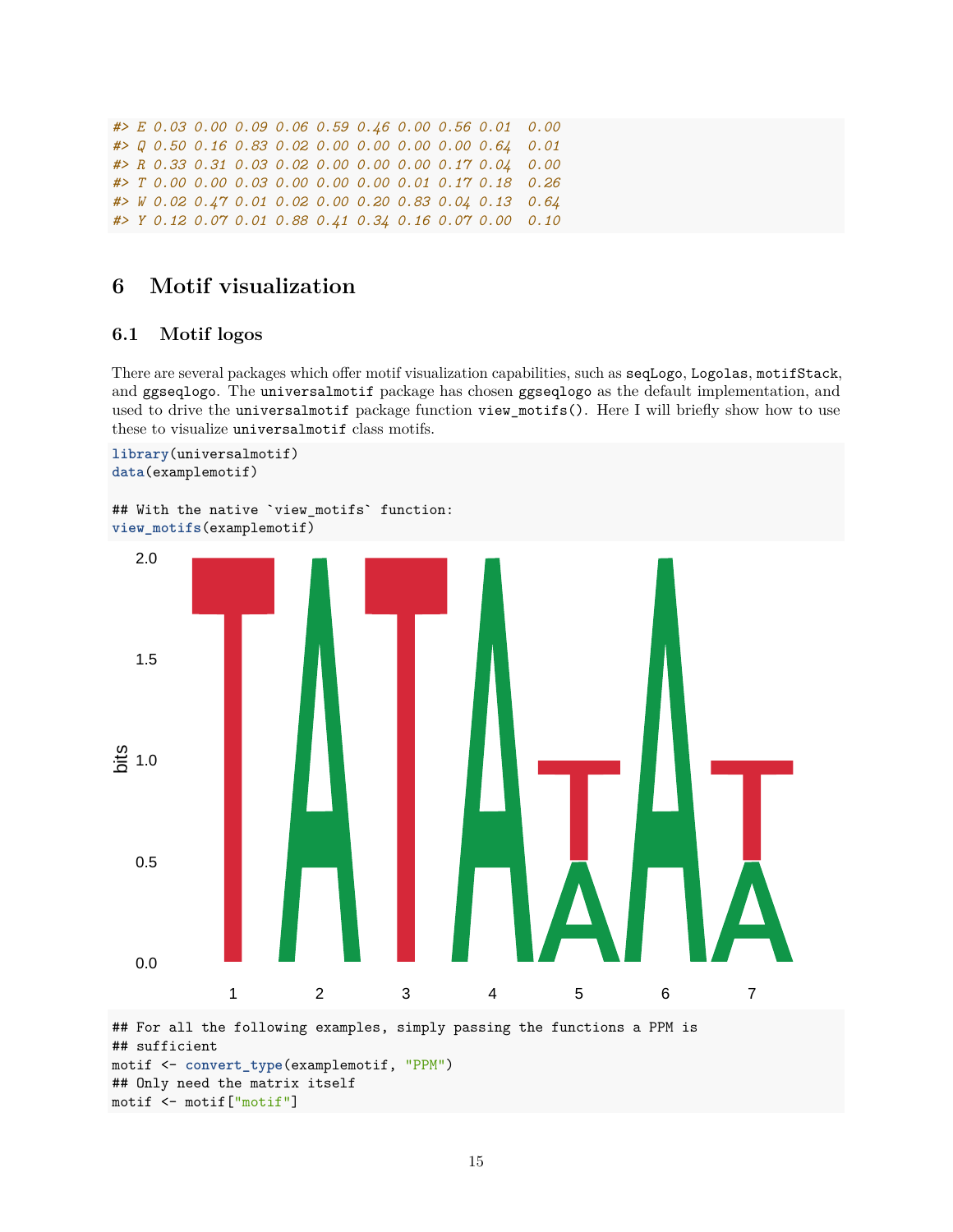

## motifStack: motifStack**::plotMotifLogo**(motif)



position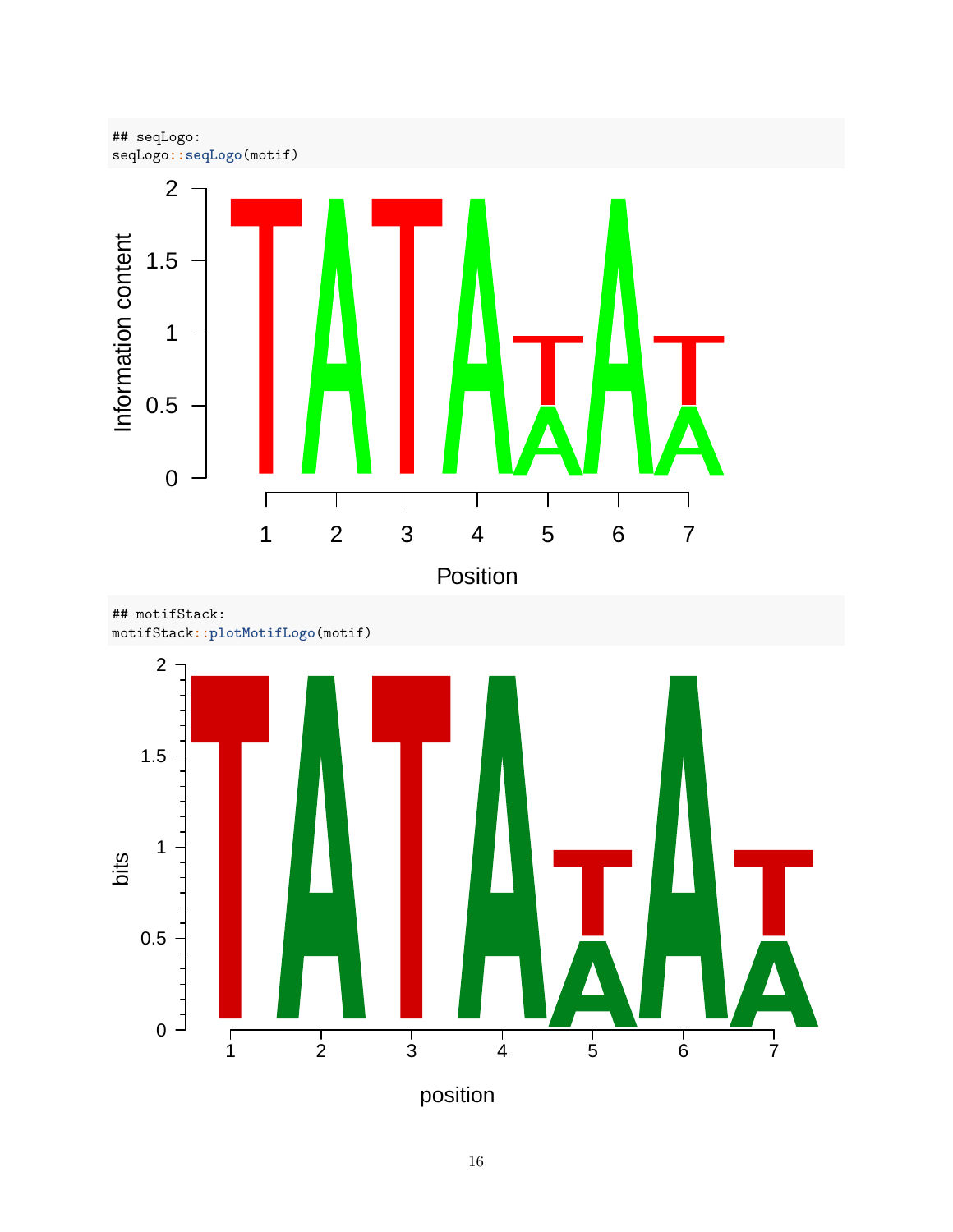```
## Logolas:
colnames(motif) <- seq_len(ncol(motif))
Logolas::logomaker(motif, type = "Logo")
#> color_type not provided, so switching to per_row option for
#> color_type
#> frame width not provided, taken to be 1
#> using a background with equal probability for all symbols
```


## ggseqlogo: ggseqlogo**::ggseqlogo**(motif)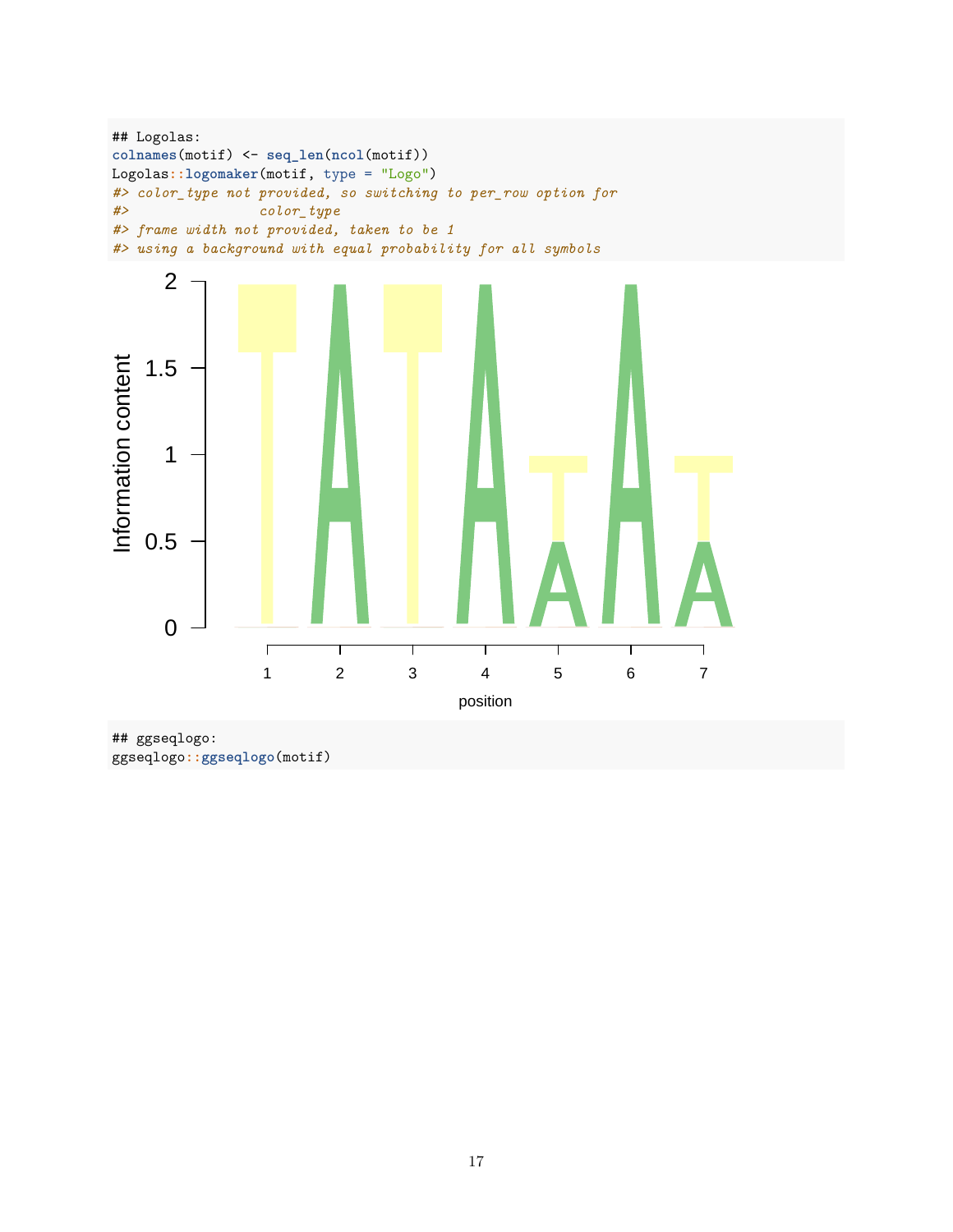

The Logolas and ggseqlogo offer many additional options for logo customization, including custom alphabets as well as manually determining the heights of each letter, via the grid and ggplot2 packages respectively.

#### <span id="page-17-0"></span>**6.2 Stacked motif logos**

The motifStack package allows for a number of different motif stacking visualizations. The universalmotif package, while not capable of emulating these, still offers basic stacking via view\_motifs(). The motifs are aligned using compare\_motifs().

```
library(universalmotif)
library(MotifDb)
motifs <- convert_motifs(MotifDb[1:3])
view_motifs(motifs)
```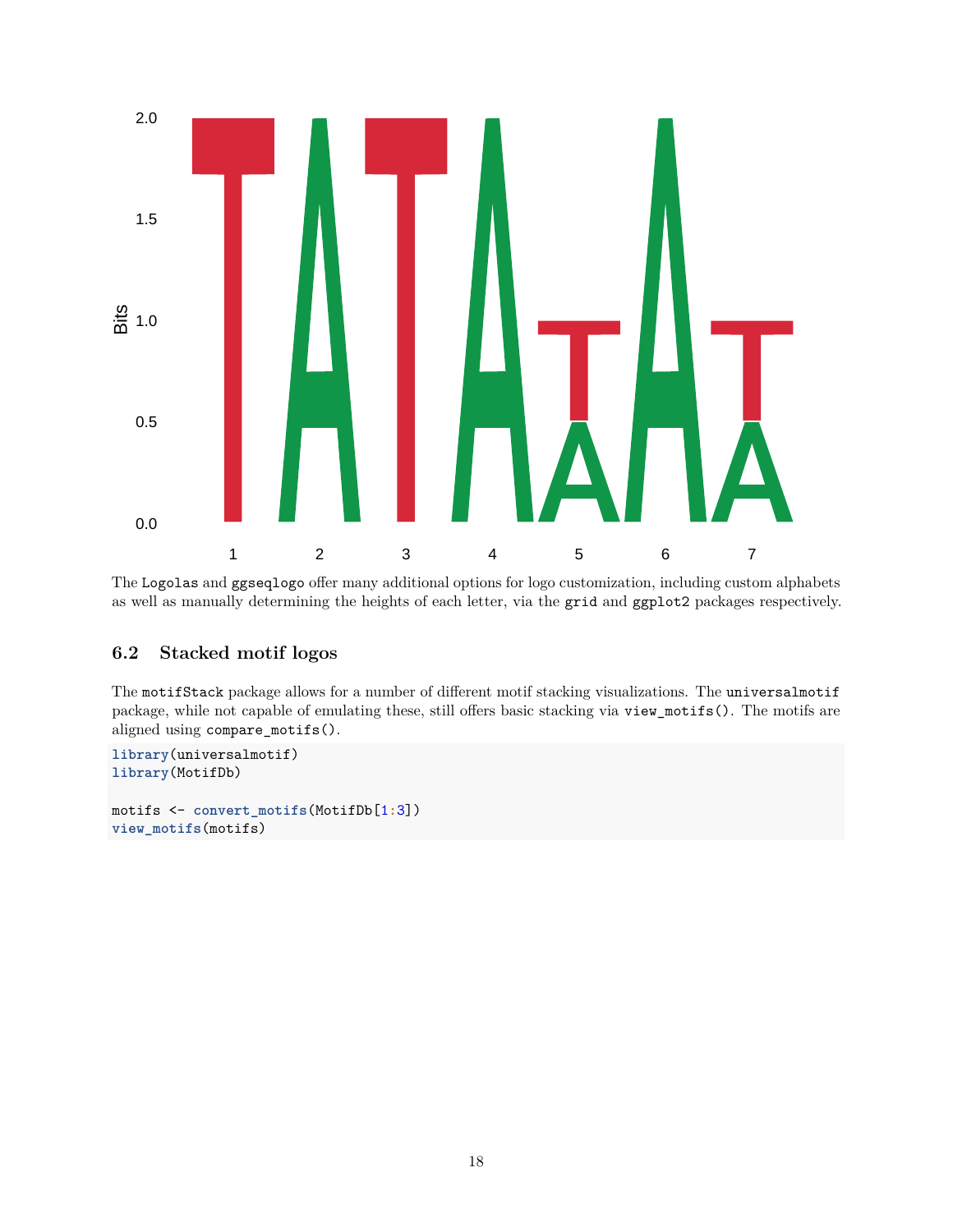

## <span id="page-18-0"></span>**7 Higher-order motifs**

Though PCM, PPM, PWM, and ICM type motifs are still widely used today, a few 'next generation' motif formats have been proposed. These wish to add another layer of information to motifs: positional interdependence. To illustrate this, consider the following sequences:

|  |  |  | Table 1: Example sequences. |
|--|--|--|-----------------------------|
|--|--|--|-----------------------------|

| # | Sequence       |
|---|----------------|
| 1 | CAAAACC        |
| 2 | CAAAACC        |
| 3 | CAAAACC        |
| 4 | <b>CTTTTCC</b> |
| 5 | CTTTTCC        |
| 6 | <b>CTTTTCC</b> |

<span id="page-18-1"></span>This becomes the following PPM:

Table 2: Position Probability Matrix.

| Position $1 \t2 \t3 \t4 \t5 \t6$ |  |                                                                   |  | $\overline{7}$ |
|----------------------------------|--|-------------------------------------------------------------------|--|----------------|
| A                                |  | $0.0 \quad 0.5 \quad 0.5 \quad 0.5 \quad 0.5 \quad 0.0 \quad 0.0$ |  |                |
| C                                |  | $1.0 \quad 0.0 \quad 0.0 \quad 0.0 \quad 0.0 \quad 1.0 \quad 1.0$ |  |                |
| G                                |  | $0.0 \quad 0.0 \quad 0.0 \quad 0.0 \quad 0.0 \quad 0.0 \quad 0.0$ |  |                |
| $\mathbf{T}$                     |  | $0.0 \quad 0.5 \quad 0.5 \quad 0.5 \quad 0.5 \quad 0.0 \quad 0.0$ |  |                |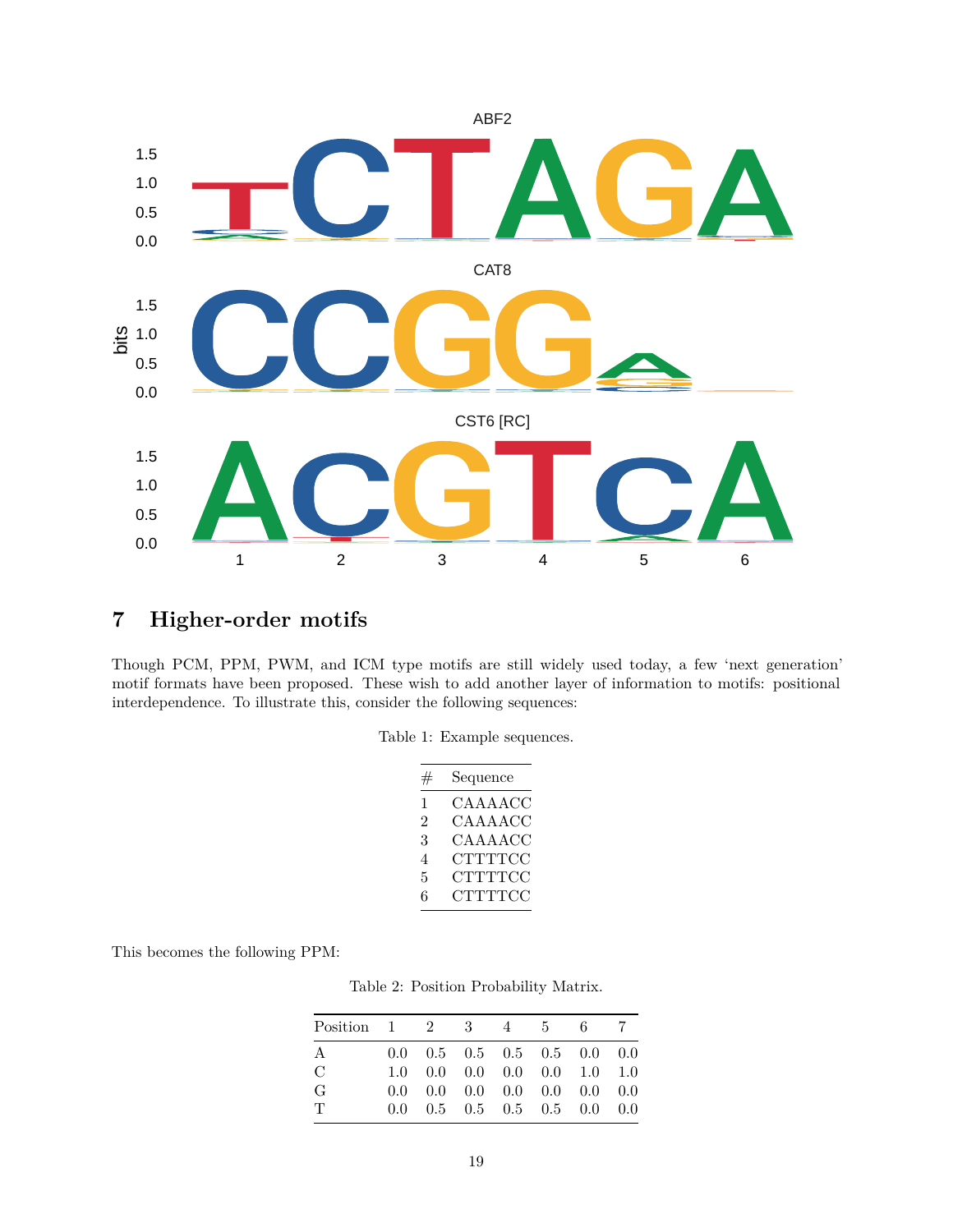Based on the PPM representation, all three of CAAAACC, CTTTTCC, and CTATACC are equally likely. Though looking at the starting sequences, should CTATACC really be considered so? For transcription factor binding sites, some would say the answer is no. By incorporating this type of information into the motif, this can allow for increased accuracy in motif searching. A few implementations of this include: TFFM by Mathelier and Wasserman (2013), BaMM by Siebert and Soding (2016), and KSM by Guo et al. (2018).

The universalmotif package implements its' own, rather simplified, version of this concept. Plainly, the standard PPM has been extended to include k-letter frequencies, with k being any number higher than 1. For example, the 2-letter version of the table [2](#page-18-1) motif would be:

| Position | 1   | $\overline{2}$ | 3       | 4       | 5         | 6   |
|----------|-----|----------------|---------|---------|-----------|-----|
| A A      | 0.0 | 0.5            | $0.5\,$ | $0.5\,$ | 0.0       | 0.0 |
| АC       | 0.0 | 0.0            | $0.0\,$ | 0.0     | $0.5\,$   | 0.0 |
| AG       | 0.0 | 0.0            | 0.0     | 0.0     | 0.0       | 0.0 |
| AT       | 0.0 | 0.0            | 0.0     | 0.0     | 0.0       | 0.0 |
| СA       | 0.5 | 0.0            | 0.0     | 0.0     | 0.0       | 0.0 |
| CC       | 0.0 | 0.0            | 0.0     | 0.0     | 0.0       | 1.0 |
| CG       | 0.0 | 0.0            | 0.0     | 0.0     | 0.0       | 0.0 |
| CT       | 0.5 | 0.0            | 0.0     | 0.0     | 0.0       | 0.0 |
| GА       | 0.0 | 0.0            | 0.0     | 0.0     | 0.0       | 0.0 |
| GC       | 0.0 | 0.0            | 0.0     | 0.0     | 0.0       | 0.0 |
| GG       | 0.0 | 0.0            | $0.0\,$ | 0.0     | 0.0       | 0.0 |
| GT       | 0.0 | 0.0            | 0.0     | 0.0     | 0.0       | 0.0 |
| TА       | 0.0 | 0.0            | $0.0\,$ | 0.0     | $0.0\,$   | 0.0 |
| TC       | 0.0 | 0.0            | 0.0     | 0.0     | $\rm 0.5$ | 0.0 |
| TG       | 0.0 | 0.0            | $0.0\,$ | 0.0     | $0.0\,$   | 0.0 |
| TT       | 0.0 | $0.5\,$        | $0.5\,$ | $0.5\,$ | $0.0\,$   | 0.0 |

Table 3: 2-letter probability matrix.

This format shows the probability of each letter combined with the probability of the letter in the next position. The seventh column has been dropped, since it is not needed; the information in the sixth column is sufficient, and there is no eighth position to draw 2-letter probabilities from. Now, the probability of getting CTATACC is no longer equal to CTTTTCC and CAAAACC. This information is kept in the multifreq slot of universalmotif class motifs. To add this information, use the add\_multifreq() function.

```
library(universalmotif)
```

```
motif <- create_motif("CWWWWCC", nsites = 6)
sequences <- DNAStringSet(rep(c("CAAAACC", "CTTTTCC"), 3))
motif.k2 \leq add multifreq(motif, sequences, add.k = 2)
```

```
## Alternatively:
# motif.k2 <- create_motif(sequences, add.multifreq = 2)
```
motif.k2

| #  |               |                                                 |
|----|---------------|-------------------------------------------------|
| #> | Motif name:   | $\mathop{\mathtt{mot}} i$ $\mathop{\mathtt{f}}$ |
| #> | Alphabet:     | <b>DNA</b>                                      |
| #> | Type:         | <b>PPM</b>                                      |
| #  | Strands:      | $+-$                                            |
| #  | Total IC:     | 10                                              |
| #> | Consensus:    | CWWWWCC                                         |
| #> | Target sites: | 6                                               |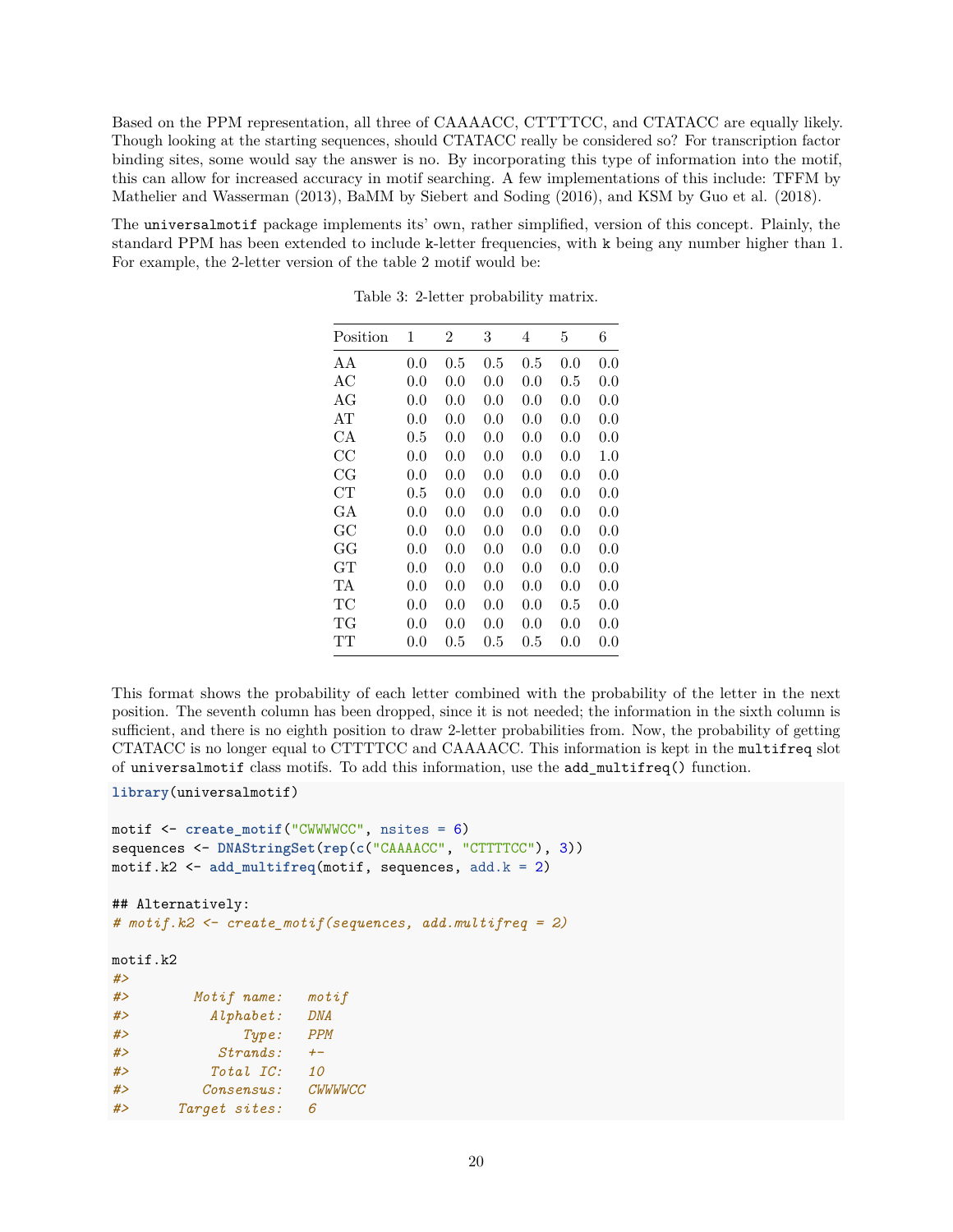```
#> k-letter freqs: 2
#>
#> C W W W W C C
#> A 0 0.5 0.5 0.5 0.5 0 0
#> C 1 0.0 0.0 0.0 0.0 1 1
#> G 0 0.0 0.0 0.0 0.0 0 0
#> T 0 0.5 0.5 0.5 0.5 0 0
```
Unfortunately view\_motifs() cannot be used to visualize this higher order motif representation. However, this can be done via the Logolas package:



This information is most useful with functions such as scan sequences() and enrich motifs(). Though other tools in the universalmotif can work with multifreq motifs (such as motif\_pvalue(), compare\_motifs()), keep in mind they are not as well supported as regular motifs (getting P-values from multifreq motifs is exponentially slower, and P-values from using compare\_motifs() for multifreq motifs are not available by default). See the [sequences](#page-0-0) vignette for using scan\_sequences() with the multifreq slot.

## <span id="page-20-0"></span>**8 Miscellaneous motif utilities**

A number of convenience functions are included for manipulating motifs.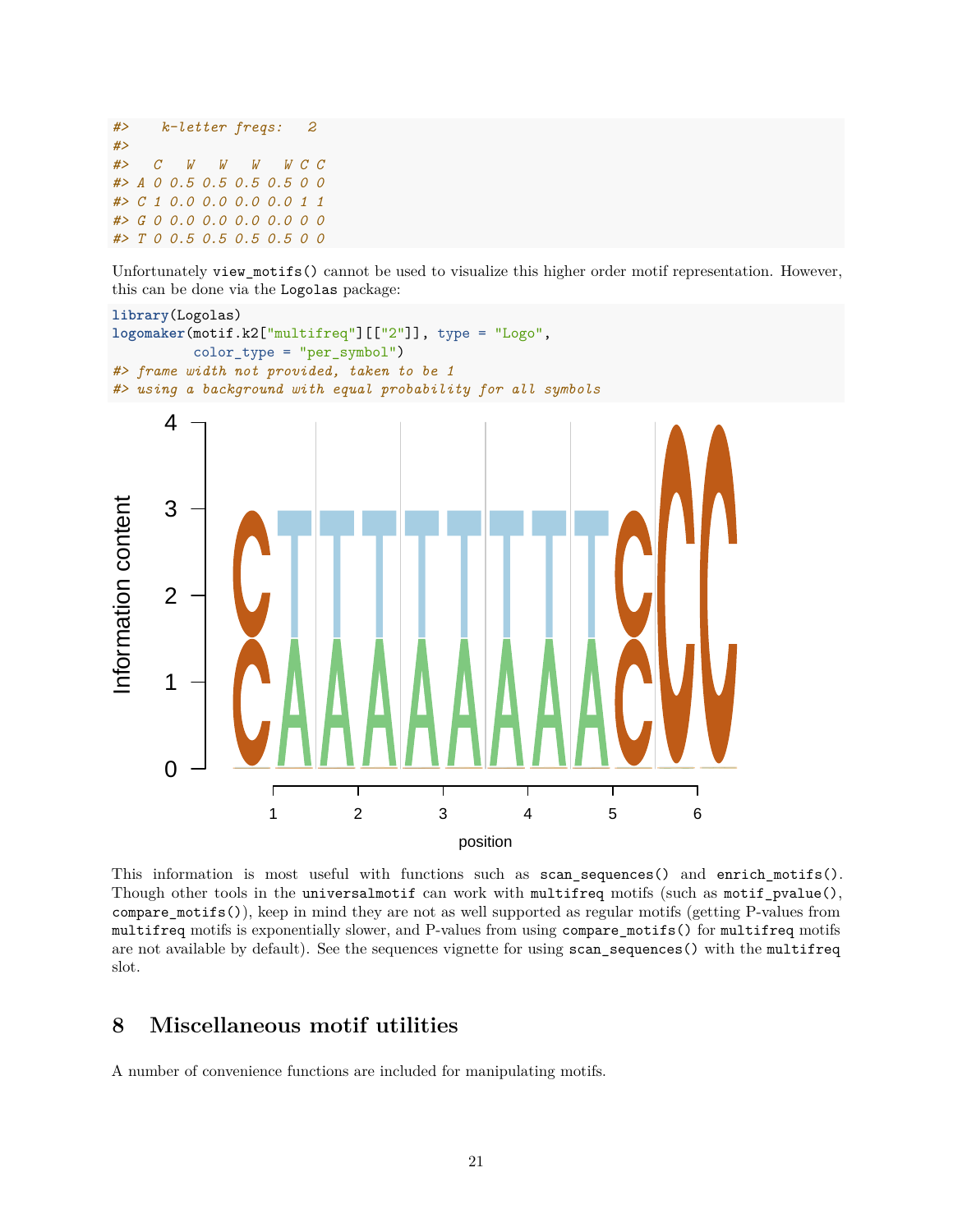#### <span id="page-21-0"></span>**8.1 DNA/RNA/AA consensus functions**

For DNA, RNA and AA motifs, the universalmotif will automatically generate a consensus string slot. Furthermore, create\_motif() can generate motifs from consensus strings. The internal functions for these have been made available:

- consensus\_to\_ppm()
- consensus\_to\_ppmAA()
- get\_consensus()
- get\_consensusAA()

```
library(universalmotif)
```

```
get_consensus(c(A = 0.7, C = 0.1, G = 0.1, T = 0.1))
#> [1] "A"
consensus_to_ppm("G")
#> [1] 0.001 0.001 0.997 0.001
```
#### <span id="page-21-1"></span>**8.2 Filter through lists of motifs**

Filter a list of motifs, using the universalmotif slots with filter\_motifs().

```
library(universalmotif)
library(MotifDb)
## Let us extract all of the Arabidopsis and C. elegans motifs (note that
## conversion from the MotifDb format is terminal)
motifs <- filter_motifs(MotifDb, organism = c("Athaliana", "Celegans"))
#> motifs converted to class 'universalmotif'
## Only keeping motifs with sufficient information content and length:
motifs <- filter_motifs(motifs, icscore = 10, width = 10)
head(summarise_motifs(motifs))
#> name family organism consensus alphabet strand icscore nsites
#> 1 ERF1 AP2 Athaliana NMGCCGCCRN DNA +- 12.40700 NA
#> 2 ATERF6 AP2 Athaliana NTGCCGGCGB DNA +- 11.77649 NA
#> 3 ATCBF3 AP2 Athaliana ATGTCGGYNN DNA +- 10.66970 NA
#> 4 AT2G18300 bHLH Athaliana NNNGCACGTGNN DNA +- 11.50133 NA
#> 5 bHLH104 bHLH Athaliana GGCACGTGCC DNA +- 16.05350 NA
#> 6 hlh-16 bHLH Celegans NNNCAATATKGNN DNA +- 10.32432 NA
```
#### <span id="page-21-2"></span>**8.3 Generate random motif matches**

Get a random set of sequences which are created using the probabilities of the motif matrix, in effect generating motif sites, with sample\_sites().

```
library(universalmotif)
data(examplemotif)
sample_sites(examplemotif)
```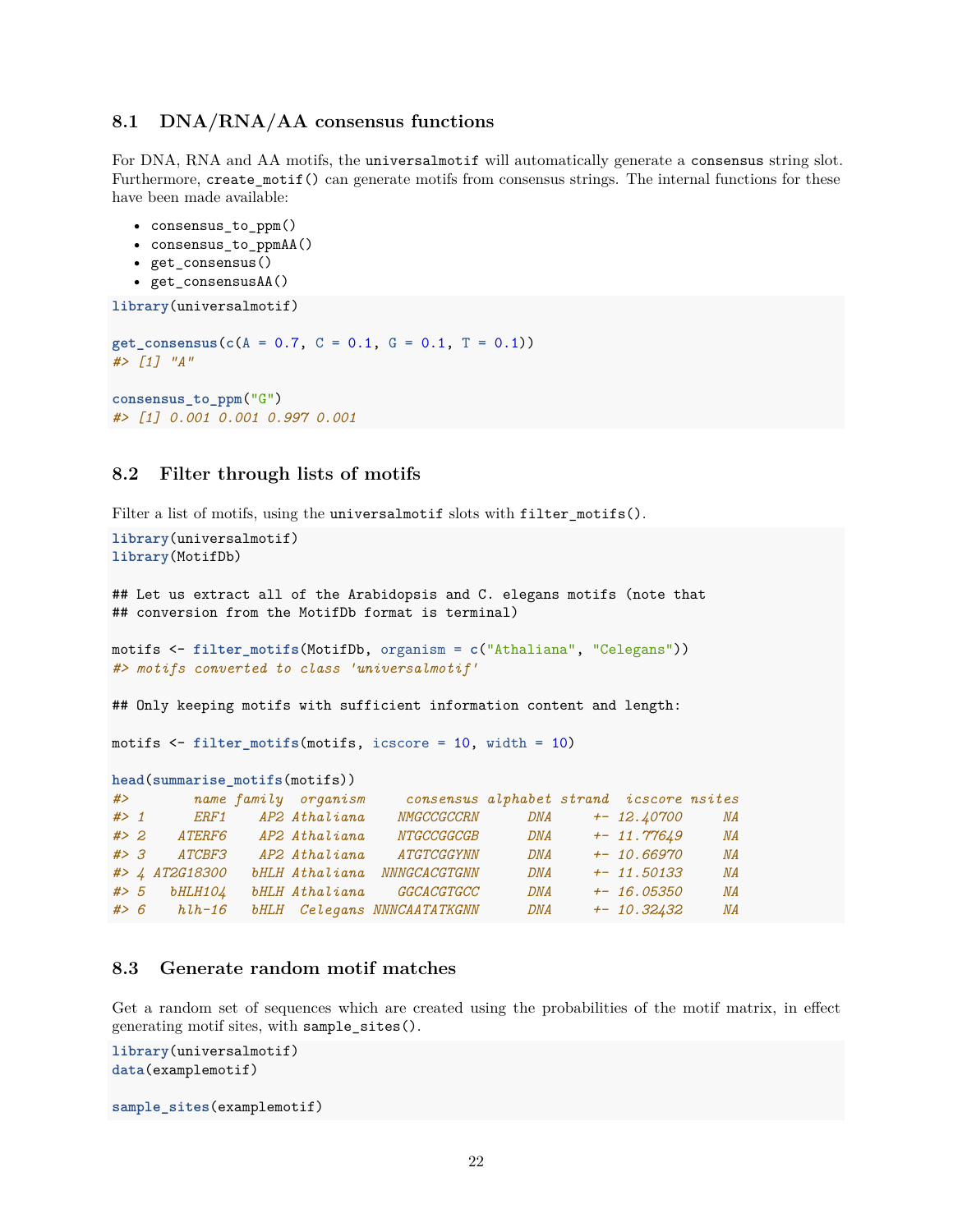| $\left[1\right]$ |  |           |                                                                                                                                                                                                                           |                                       |
|------------------|--|-----------|---------------------------------------------------------------------------------------------------------------------------------------------------------------------------------------------------------------------------|---------------------------------------|
| [2]              |  |           |                                                                                                                                                                                                                           |                                       |
| Г31              |  |           |                                                                                                                                                                                                                           |                                       |
| [4]              |  |           |                                                                                                                                                                                                                           |                                       |
| $\sqrt{57}$      |  |           |                                                                                                                                                                                                                           |                                       |
|                  |  |           |                                                                                                                                                                                                                           |                                       |
| Г961<br>#        |  |           |                                                                                                                                                                                                                           |                                       |
| Г971<br>#        |  |           |                                                                                                                                                                                                                           |                                       |
| Г981<br>#        |  |           |                                                                                                                                                                                                                           |                                       |
| Г991<br>#        |  |           |                                                                                                                                                                                                                           |                                       |
| $#$ $1001$       |  |           |                                                                                                                                                                                                                           |                                       |
|                  |  | width seq | <i><b>7 TATATAT</b></i><br><i><b>7 TATATAA</b></i><br><i>7 TATAAAT</i><br><i>7 TATAAAT</i><br><i><b>7 TATAAAA</b></i><br><i>7 TATAAAT</i><br><i>7 TATAAAT</i><br><i>7 TATATAT</i><br><i>7 TATAAAA</i><br><i>7 TATAAAA</i> | A DNAStringSet instance of length 100 |

#### <span id="page-22-0"></span>**8.4 Motif shuffling**

Shuffle a set of motifs with shuffle\_motifs(). The original shuffling implementation is taken from shuffle\_sequences(), described in the [sequences](#page-0-0) vignette.

```
library(universalmotif)
library(MotifDb)
motifs <- convert_motifs(MotifDb[1:50])
head(summarise_motifs(motifs))
#> name organism consensus alphabet strand icscore
#> 1 ABF2 Scerevisiae TCTAGA DNA +- 9.371235
#> 2 CAT8 Scerevisiae CCGGAN DNA +- 7.538740
#> 3 CST6 Scerevisiae TGACGT DNA +- 9.801864
#> 4 ECM23 Scerevisiae AGATC DNA +- 6.567494
#> 5 EDS1 Scerevisiae GGAANAA DNA +- 9.314287
#> 6 FKH2 Scerevisiae GTAAACA DNA +- 11.525400
motifs.shuffled <- shuffle_motifs(motifs, k = 3)
head(summarise_motifs(motifs.shuffled))
#> name consensus alphabet strand icscore
#> 1 ABF2 [shuffled] TTGTCT DNA +- 8.549073
#> 2 CAT8 [shuffled] WCCTCG DNA +- 7.738366
#> 3 CST6 [shuffled] GCGGAC DNA +- 8.573465
#> 4 ECM23 [shuffled] GCCTT DNA +- 7.492615
#> 5 EDS1 [shuffled] CCAGGAC DNA +- 10.102520
#> 6 FKH2 [shuffled] AMTCGCR DNA +- 8.159721
```
#### <span id="page-22-1"></span>**8.5 Scoring and match functions**

Motif matches in a set of sequences are typically obtained using logodds scores. Several functions are exposed to reveal some of the internal work that goes on.

- get\_matches(): show all possible sequence matches above a certain score
- get\_scores(): obtain all possible scores from all possible sequence matches
- motif score(): translate score thresholds to logodds scores
- score\_match(): return logodds scores for sequence matches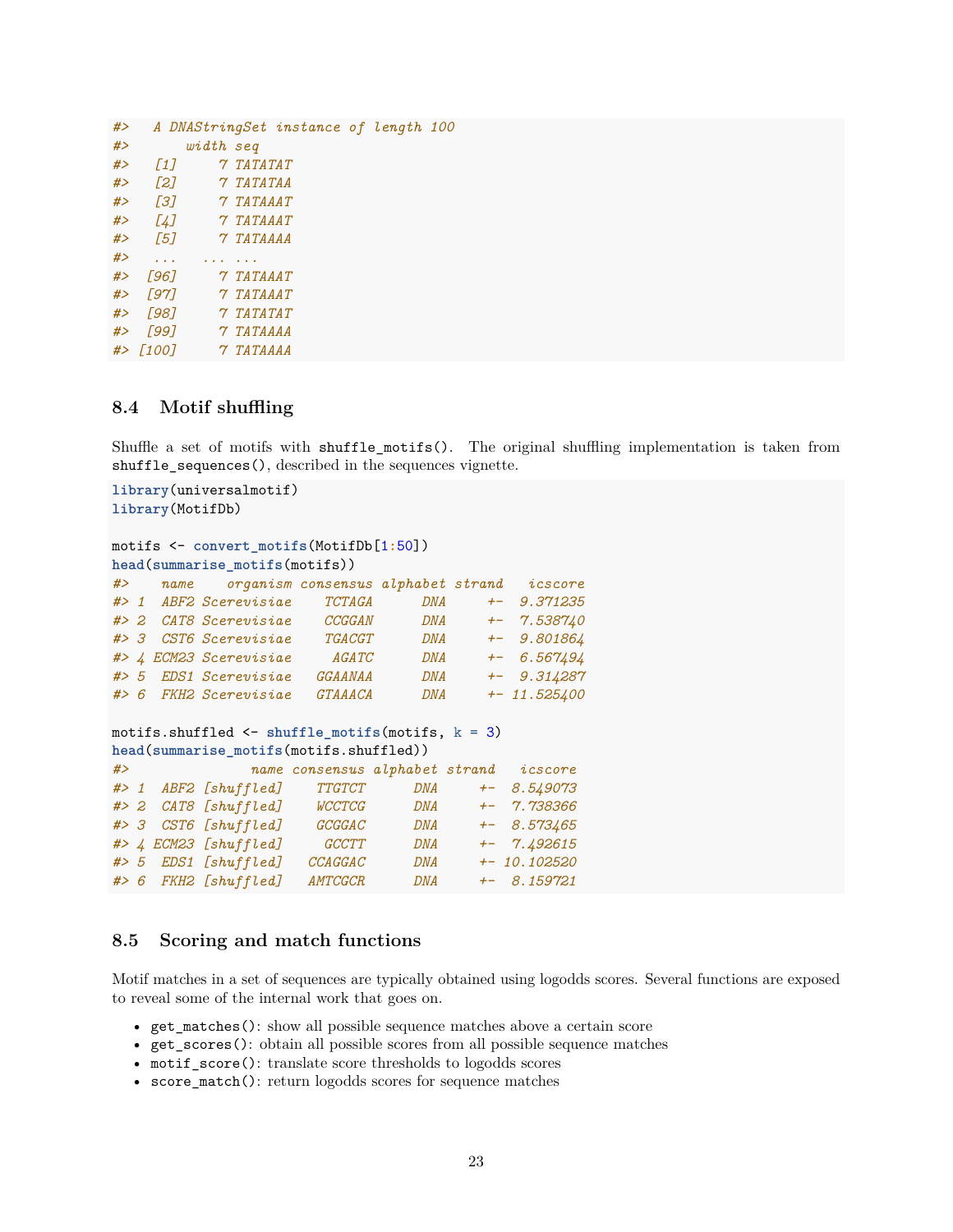```
library(universalmotif)
data(examplemotif)
examplemotif
#>
#> Motif name: motif
#> Alphabet: DNA
#> Type: PPM
#> Strands: +-
#> Total IC: 11.54
#> Consensus: TATAWAW
#>
#> T A T A W A W
#> A 0 1 0 1 0.5 1 0.5
#> C 0 0 0 0 0.0 0 0.0
#> G 0 0 0 0 0.0 0 0.0
#> T 1 0 1 0 0.5 0 0.5
## Get the min and max possible scores:
motif_score(examplemotif)
#> 0% 100%
#> -46.606 11.929
## Show matches above a score of 10:
get_matches(examplemotif, 10)
#> [1] "TATAAAA" "TATATAA" "TATAAAT" "TATATAT"
## Score a specific sequence:
score_match(examplemotif, "TTTTTTT")
#> [1] -14.012
## Take a look at the distribution of scores:
plot(density(get_scores(examplemotif)))
```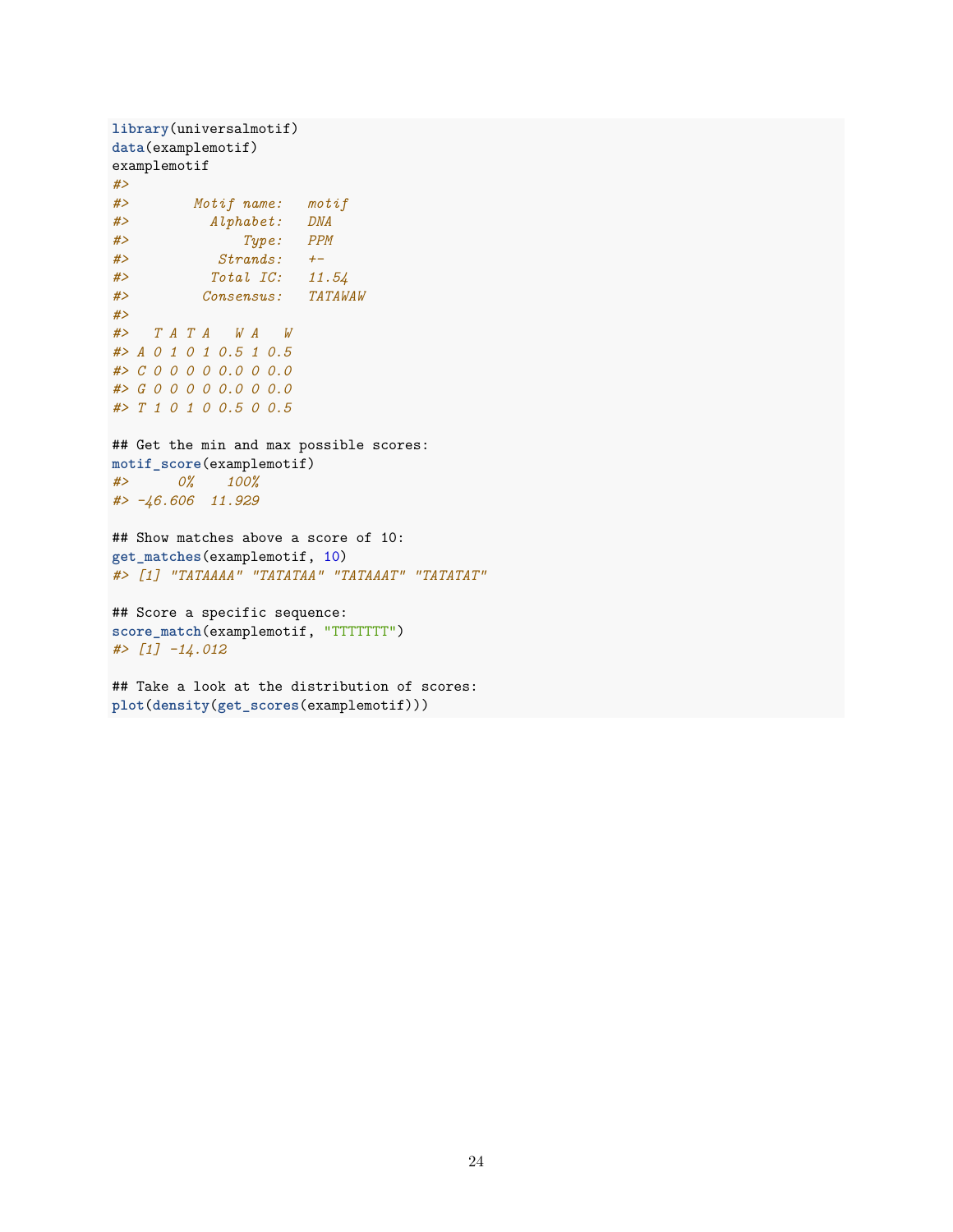## **density.default(x = get\_scores(examplemotif))**



#### <span id="page-24-0"></span>**8.6 Type conversion functions**

While convert\_type() will take care of switching the current type for universalmotif objects, the individual type conversion functions are also available for personal use. These are:

- icm\_to\_ppm()
- pcm\_to\_ppm()
- ppm\_to\_icm()
- ppm\_to\_pcm()
- ppm\_to\_pwm()
- pwm\_to\_ppm()

These functions take a one dimensional vector. To use these for matrices:

```
library(universalmotif)
```

```
m <- create_motif(type = "PCM")["motif"]
m
#> W M T S T W W A T W
#> A 49 65 0 0 8 29 61 94 8 32
#> C 5 34 14 44 1 0 0 0 2 0
#> G 3 0 0 56 5 8 10 0 0 20
#> T 43 1 86 0 86 63 29 6 90 48
apply(m, 2, pcm_to_ppm)
#> W M T S T W W A T W
#> [1,] 0.49 0.65 0.00 0.00 0.08 0.29 0.61 0.94 0.08 0.32
#> [2,] 0.05 0.34 0.14 0.44 0.01 0.00 0.00 0.00 0.02 0.00
#> [3,] 0.03 0.00 0.00 0.56 0.05 0.08 0.10 0.00 0.00 0.20
```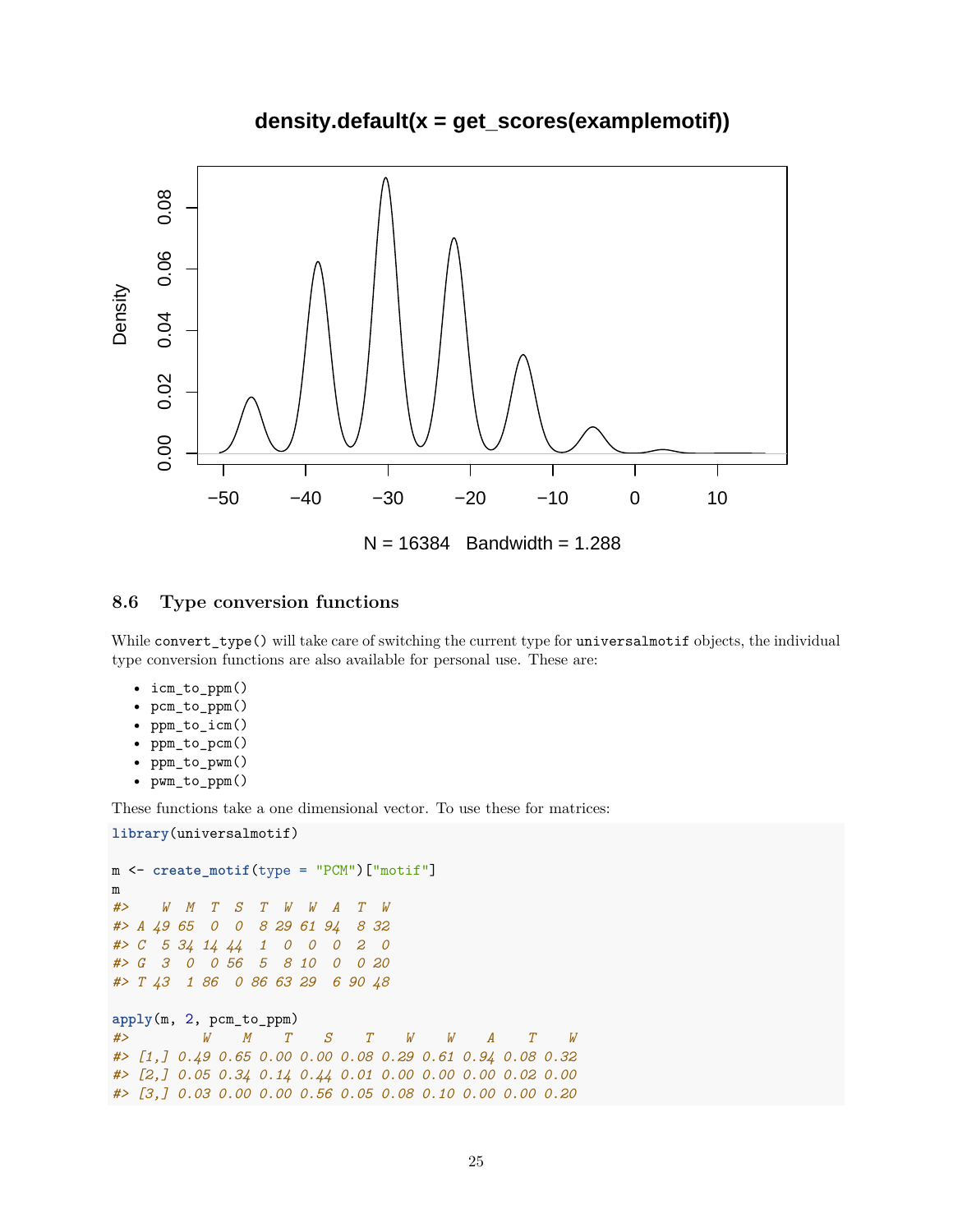#### *#> [4,] 0.43 0.01 0.86 0.00 0.86 0.63 0.29 0.06 0.90 0.48*

Additionally, the position icscore() can be used to get the total information content per position:

```
library(universalmotif)
```

```
position_icscore(c(0.7, 0.1, 0.1, 0.1))
#> [1] 0.6307803
```
## <span id="page-25-0"></span>**Session info**

```
#> R version 3.6.3 (2020-02-29)
#> Platform: x86_64-pc-linux-gnu (64-bit)
#> Running under: Ubuntu 18.04.4 LTS
#>
#> Matrix products: default
#> BLAS: /home/biocbuild/bbs-3.10-bioc/R/lib/libRblas.so
#> LAPACK: /home/biocbuild/bbs-3.10-bioc/R/lib/libRlapack.so
##> locale:
#> [1] LC_CTYPE=en_US.UTF-8 LC_NUMERIC=C
#> [3] LC TIME=en US.UTF-8 LC COLLATE=C
#> [5] LC_MONETARY=en_US.UTF-8 LC_MESSAGES=en_US.UTF-8
#> [7] LC_PAPER=en_US.UTF-8 LC_NAME=C
#> [9] LC_ADDRESS=C LC_TELEPHONE=C
#> [11] LC_MEASUREMENT=en_US.UTF-8 LC_IDENTIFICATION=C
#>
#> attached base packages:
#> [1] stats4 parallel stats graphics grDevices utils datasets
#> [8] methods base
#>
#> other attached packages:
#> [1] TFBSTools_1.24.0 Logolas_1.10.0 dplyr_0.8.5
#> [4] ggtree_2.0.4 ggplot2_3.3.0 MotifDb_1.28.0
#> [7] Biostrings_2.54.0 XVector_0.26.0 IRanges_2.20.2
#> [10] S4Vectors_0.24.4 BiocGenerics_0.32.0 universalmotif_1.4.10
#>
#> loaded via a namespace (and not attached):
#> [1] VGAM_1.1-2 colorspace_1.4-1
#> [3] grImport2_0.2-0 ellipsis_0.3.0
#> [5] base64enc_0.1-3 GenomicRanges_1.38.0
#> [7] rGADEM_2.34.1 farver_2.0.3
#> [9] bit64_0.9-7 AnnotationDbi_1.48.0
#> [11] fansi_0.4.1 motifStack_1.30.0
#> [13] splines_3.6.3 R.methodsS3_1.8.0
#> [15] knitr_1.28
#> [17] isonlite 1.6.1 splitstackshape 1.4.8
#> [19] Rsamtools_2.2.3 seqLogo_1.52.0
#> [21] gridBase_0.4-7 annotate_1.64.0
#> [23] GO.db_3.10.0 png_0.1-7
#> [25] R.oo_1.23.0 httr_1.4.1
#> [27] BiocManager_1.30.10 readr_1.3.1
```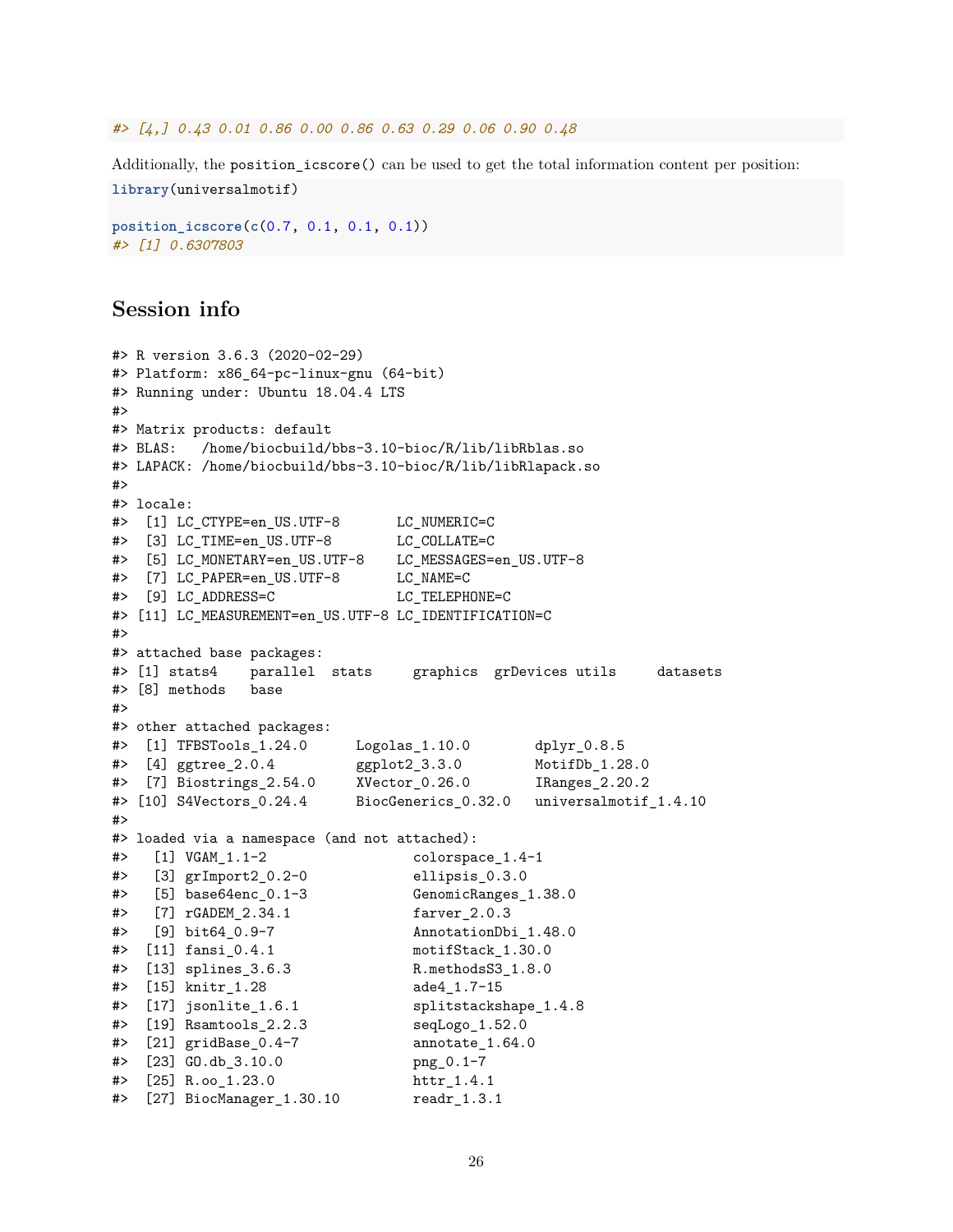| #> | $[29]$ compiler_3.6.3             | rvcheck_0.1.8               |
|----|-----------------------------------|-----------------------------|
| #> | [31] $assertthat_0.2.1$           | Matrix_1.2-18               |
| #> | [33] lazyeval_0.2.2               | $cli_{2}.0.2$               |
| #> | [35] $htmltools_0.4.0$            | $tools_3.6.3$               |
| #> | $[37]$ gtable $_0.3.0$            | glue_1.4.0                  |
| #> | [39] TFMPvalue_0.0.8              | GenomeInfoDbData_1.2.2      |
| #> | $[41]$ reshape $2_1.4.4$          | tinytex_0.21                |
| #> | [43] Rcpp_1.0.4.6                 | Biobase_2.46.0              |
| #> | $[45]$ vctrs $0.2.4$              | $ape_5.3$                   |
| #> | $[47]$ nlme_3.1-147               | rtracklayer_1.46.0          |
| #> | $[49]$ ggseqlogo $_0.1$           | gbRd_0.4-11                 |
| #> | $[51]$ $xfun_0.13$                | $CNEr_1.22.0$               |
| #> | [53] $stringr_1.4.0$              | ps_1.3.2                    |
| #> | [55] lifecycle_0.2.0              | poweRlaw_0.70.4             |
| #> | [57] gtools_3.8.2                 | XML_3.99-0.3                |
| #> | [59] zlibbioc_1.32.0              | MASS_7.3-51.5               |
| #> | [61] $scales_1.1.0$               | BSgenome_1.54.0             |
| #> | $[63]$ hms $[0.5.3]$              | SummarizedExperiment_1.16.1 |
| #> | [65] RColorBrewer_1.1-2           | $yaml_2.2.1$                |
| #> | $[67]$ memoise_1.1.0              | MotIV_1.42.0                |
| #> | $[69]$ stringi $_1.4.6$           | RSQLite_2.2.0               |
| #> | [71] SQUAREM_2020.2               | highr_0.8                   |
| #> | $[73]$ tidytree_0.3.3             | caTools_1.18.0              |
| #> | [75] BiocParallel_1.20.1          | bibtex_0.4.2.2              |
| #> | [77] GenomeInfoDb_1.22.1          | Rdpack_0.11-1               |
| #> | $[79]$ $rlang_0.4.5$              | pkgconfig_2.0.3             |
| #> | $[81]$ matrixStats $_0.56.0$      | bitops $_1.0-6$             |
| #> | $[83]$ evaluate_0.14              | $lattice_0.20-41$           |
| #> | [85] purrr_0.3.3                  | htmlwidgets_1.5.1           |
| #> | [87] GenomicAlignments_1.22.1     | $treeio_1.10.0$             |
| #> | $[89]$ labeling $0.3$             | bit_1.1-15.2                |
| #> | [91] $processx_3.4.2$             | tidyselect_1.0.0            |
| #> | $[93]$ $plyr_1.8.6$               | magrittr_1.5                |
| #> | [95] bookdown_0.18                | $R6_2.4.1$                  |
| #> | [97] DelayedArray_0.12.3          | DBI_1.1.0                   |
| #> | $[99]$ pillar_1.4.3               | $withr_2.1.2$               |
| #> | [101] KEGGREST_1.26.1             | RCurl_1.98-1.1              |
|    | #> [103] tibble_3.0.0             | $crayon_1.3.4$              |
| #> | $[105]$ rmarkdown $2.1$           | jpeg_0.1-8.1                |
| #> | $[107]$ grid_3.6.3                | data.table_1.12.8           |
| #> | $[109]$ blob_1.2.1                | $digest_0.6.25$             |
| #> | $[111]$ xtable_1.8-4              | $\texttt{tidyr}\_1.0.2$     |
| #> | $[113]$ R.utils $2.9.2$           | $munsel1_0.5.0$             |
| #> | [115] DirichletMultinomial 1.28.0 |                             |

## <span id="page-26-0"></span>**References**

Bailey, T.L., M. Boden, F.A. Buske, M. Frith, C.E. Grant, L. Clementi, J. Ren, W.W. Li, and W.S. Noble. 2009. "MEME Suite: Tools for Motif Discovery and Searching." *Nucleic Acids Research* 37:W202–W208.

Guo, Y., K. Tian, H. Zeng, X. Guo, and D.K. Gifford. 2018. "A Novel K-Mer Set Memory (KSM) Motif Representation Improves Regulatory Variant Prediction." *Genome Research* 28:891–900.